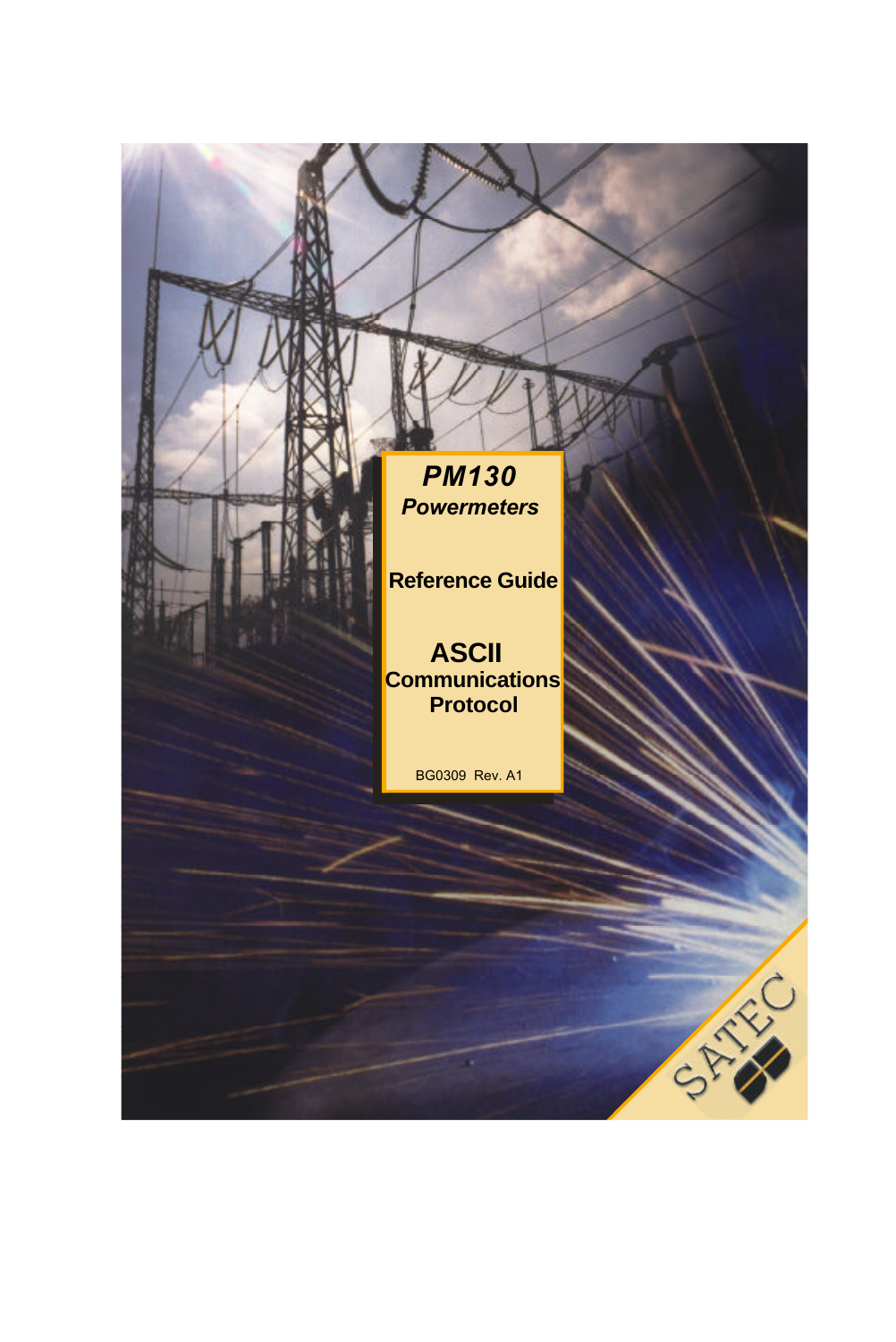# **SERIES PM130 POWERMETERS COMMUNICATIONS ASCII Communications Protocol**

**REFERENCE GUIDE**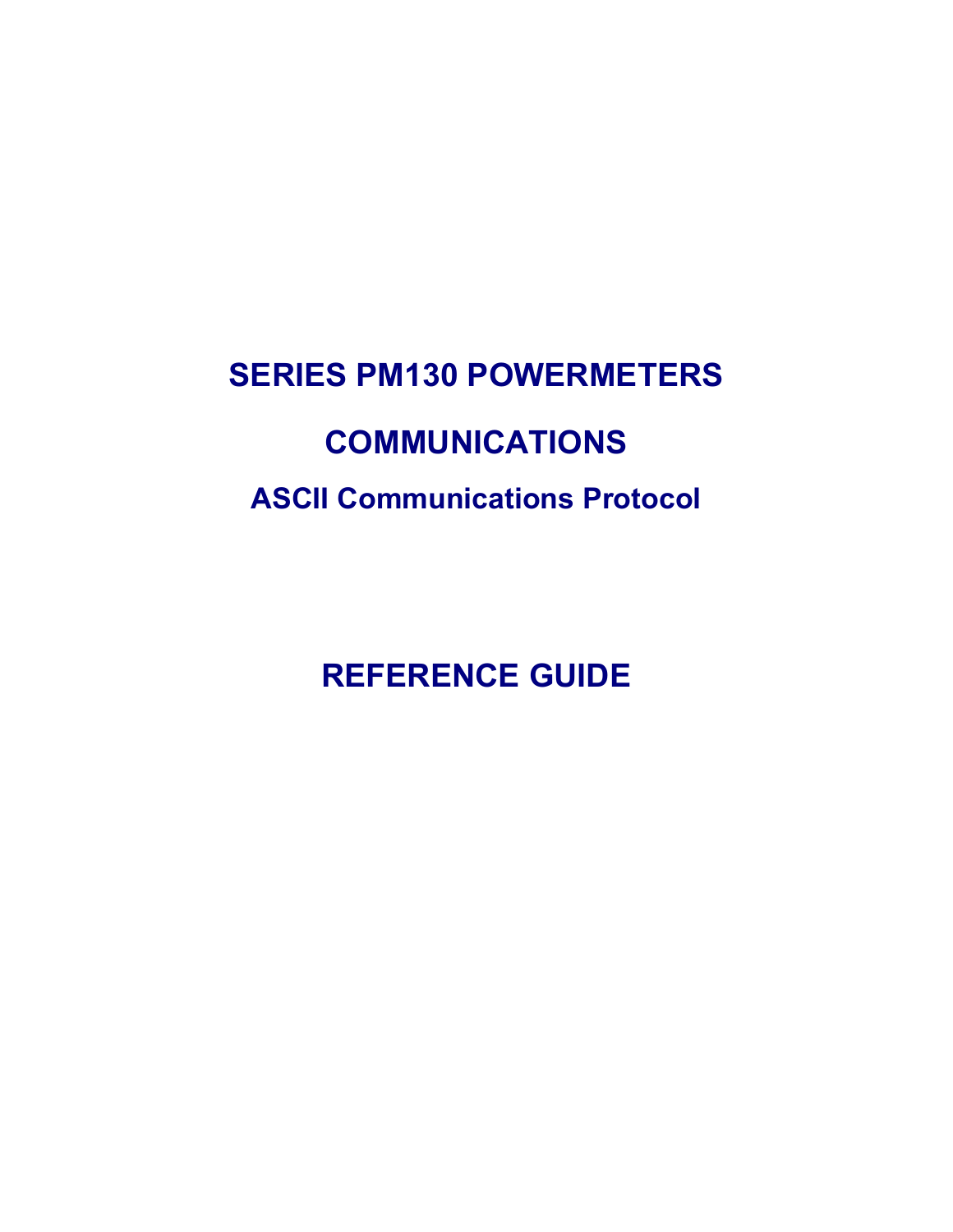Every effort has been made to ensure that the material herein is complete and accurate. However, the manufacturer is not responsible for any mistakes in printing or faulty instructions contained in this book. Notification of any errors or misprints will be received with appreciation.

For further information regarding a particular installation, operation or maintenance of equipment, contact the manufacturer or your local representative or distributor.

This book is copyrighted. No part of this book may be reproduced, stored in a retrieval system, or transmitted in any form or by any means, electronic, mechanical, photocopying, recording or otherwise without the prior written permission of the manufacturer.

BG0309 Rev.A1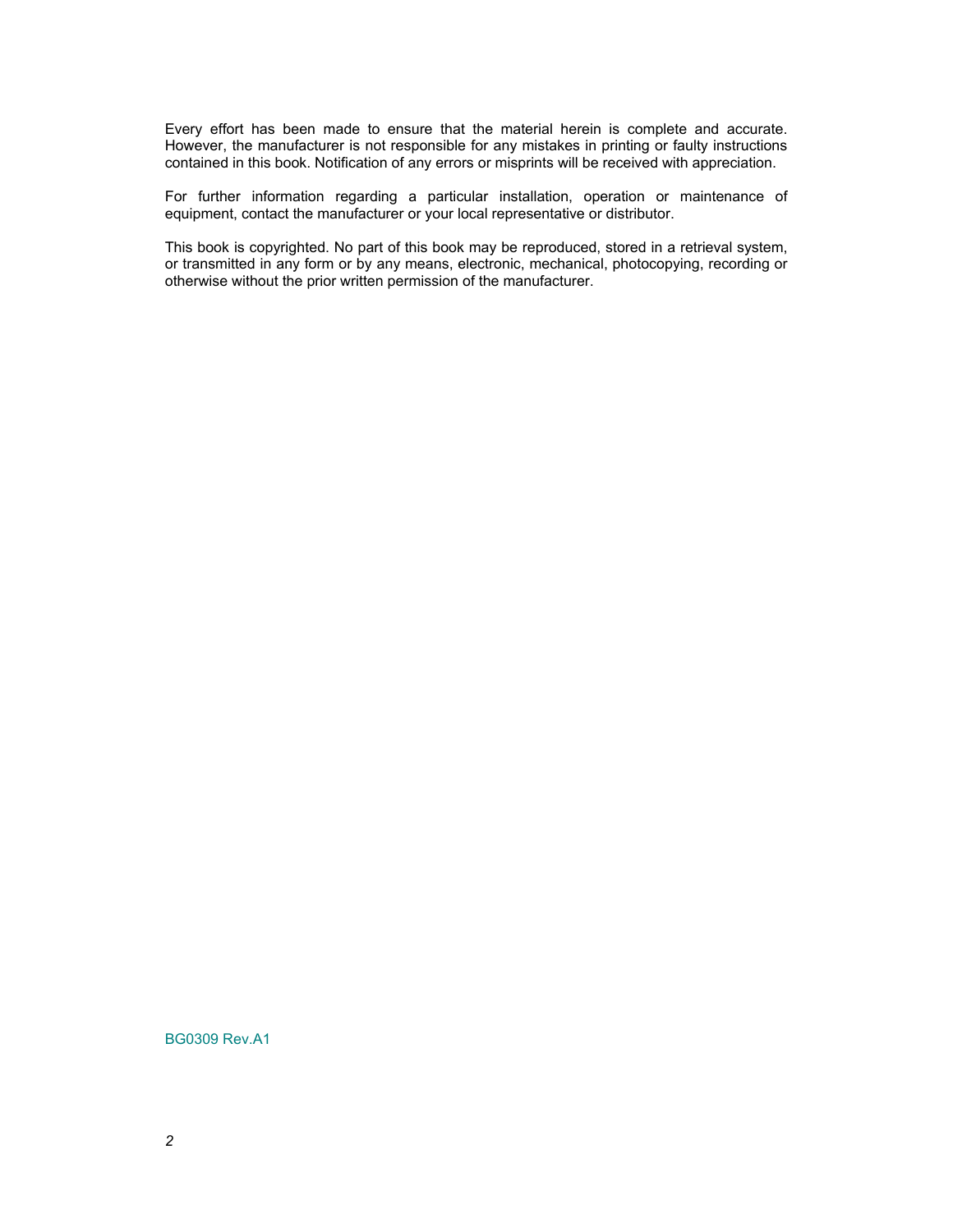# **Table of Contents**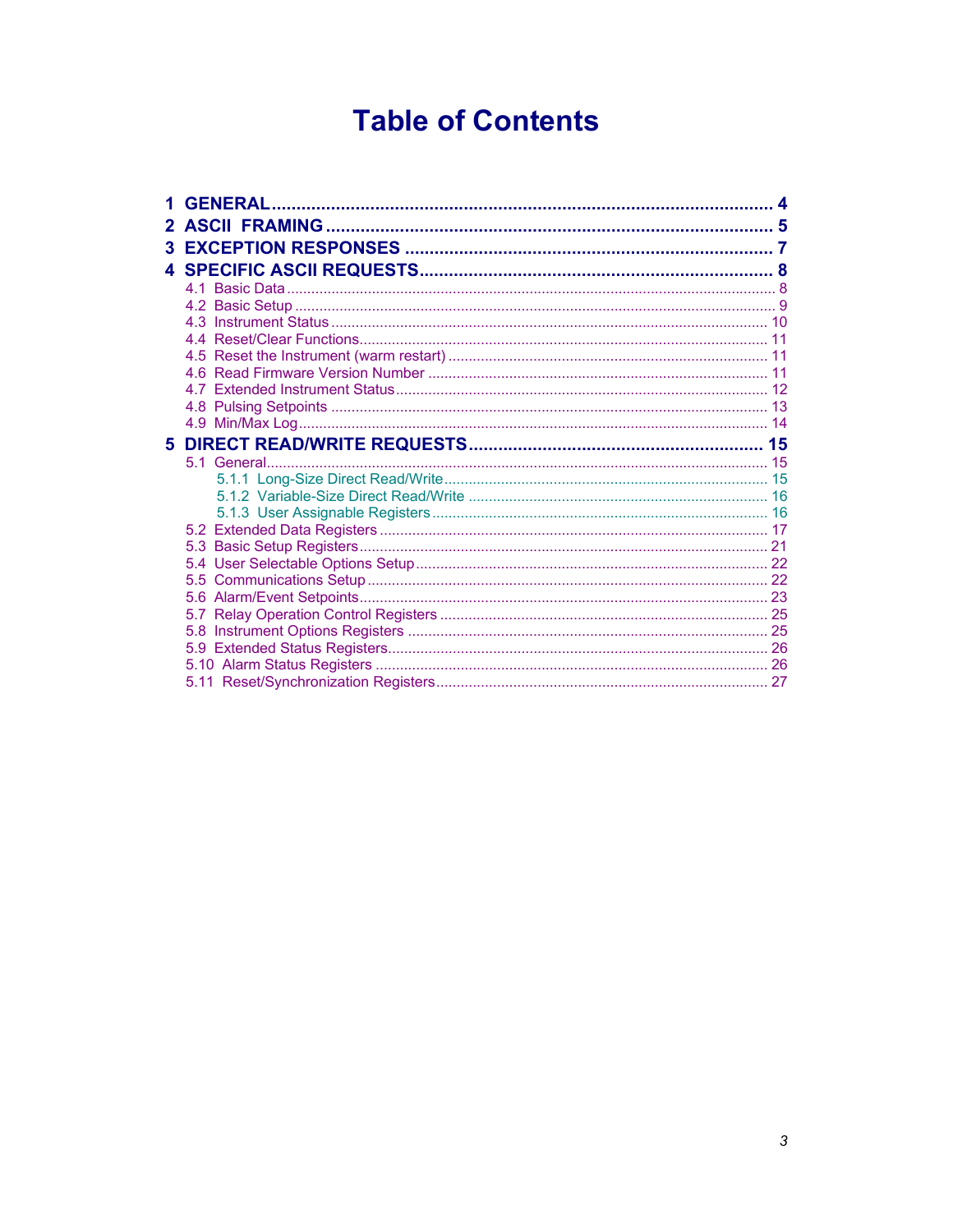## **1 GENERAL**

This document specifies the ASCII serial communications protocol used to transfer data between a master computer station and the PM130. The document provides the complete information necessary to develop a third-party communications software capable of communication with the Series PM130 instruments.

All messages within the ASCII communications protocol are designed to consist only of printable characters.

Additional information concerning communications operation, configuring the communications parameters and communications connections is found in "Series PM130 Powermeters, Installation and Operation Manual".

#### **IMPORTANT**

In 3-wire connection schemes, the unbalanced current and phase readings for power factor, active power, and reactive power will be zeros, because they have no meaning. Only the total three-phase power values can be used.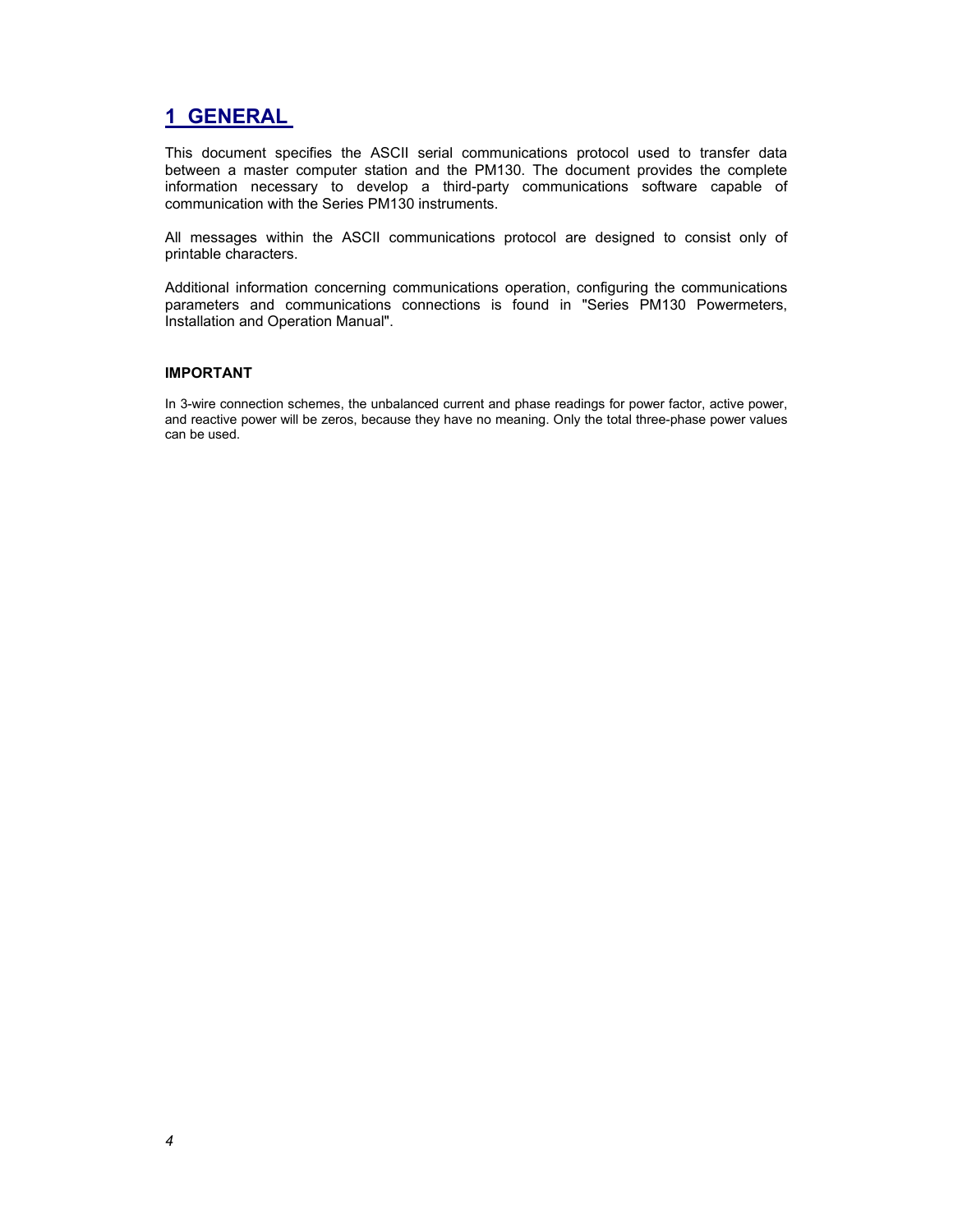# **2 ASCII FRAMING**

The following specifies the ASCII message frame:

| Field No.       |             |         |         |         |          |       |         |
|-----------------|-------------|---------|---------|---------|----------|-------|---------|
| <b>Contents</b> | <b>SYNC</b> | Message | Slave   | Message | Message  | Check | Trailer |
|                 |             | lenath  | address | tvpe    | bodv     | sum   | (CRLF)  |
| Length, char    |             |         |         |         | 0 to 246 |       |         |

#### **SYNC**

Synchronization character: one character '!' (ASCII 33), used for starting synchronization.

#### **Message length**

The length of the message including only number of bytes in fields #2, #3, #4 and #5. Contains three characters between '006' and '252'.

#### **Slave address**

Two characters between '00' and '99'. The instrument with address '00' responds to requests with any incoming address. For RS-422/RS-485 communications (multi-drop mode), this field must NEVER be zero.

#### **Message type**

One character representing the type of a host request. A list of the message types is shown in Tables 2-1 and 2-2. Note that they are case-sensitive.

#### **Message body**

Contains the message parameters in ASCII representation. All parameter fields have a fixed format. The data fields vary in length depending on the data type. Unless otherwise indicated, the parameters should be right justified and left-padded with zeros. Most parameters are represented in ASCII hexadecimal notation, and in some cases (to provide compatibility with old instruments) a decimal representation is preserved.

In a decimal notation, the parameters are transferred in a decimal representation as is, i.e., no conversion is needed. When a value is between 0 and 1, a decimal point is placed in the data field. When the whole value exceeds the field range, it is divided by 1000 and truncated to the right. A decimal point is placed after the thousands to denote that the value has been truncated and must be multiplied by 1000 before it will be processed.

In a hexadecimal notation, all parameters are whole binary numbers of a 1-byte, 2-byte or 4 byte length. Each byte is transferred as two hexadecimal digits in ASCII notation (i.e., ASCII printable characters 0-9, A-F are used to represent hexadecimal digits 0h-9h, 0ah-0fh). Each byte is transmitted high order digit first. Each 2-byte and 4-byte parameter is transmitted high order bytes first. Negative numbers are transmitted in 2-complement code.

To represent numbers between 0 and 1, a modulus method is used. Fractional numbers are divided by a modulus and stored in the Powermeter as whole numbers. The modulus depends on the number of decimal digits in the fractional part, i.e., on the value precision. The modulus is given in the form  $\times$ 0.1,  $\times$ 0.01 or  $\times$ 0.001. For example, the frequency value of 50.01 Hz having the modulus of ×0.01 will be received from the instrument as the whole number of 5001. To process the value received from the instrument in this format, the value must be multiplied by the modulus. To write such a number to the instrument, the number must be divided by the modulus.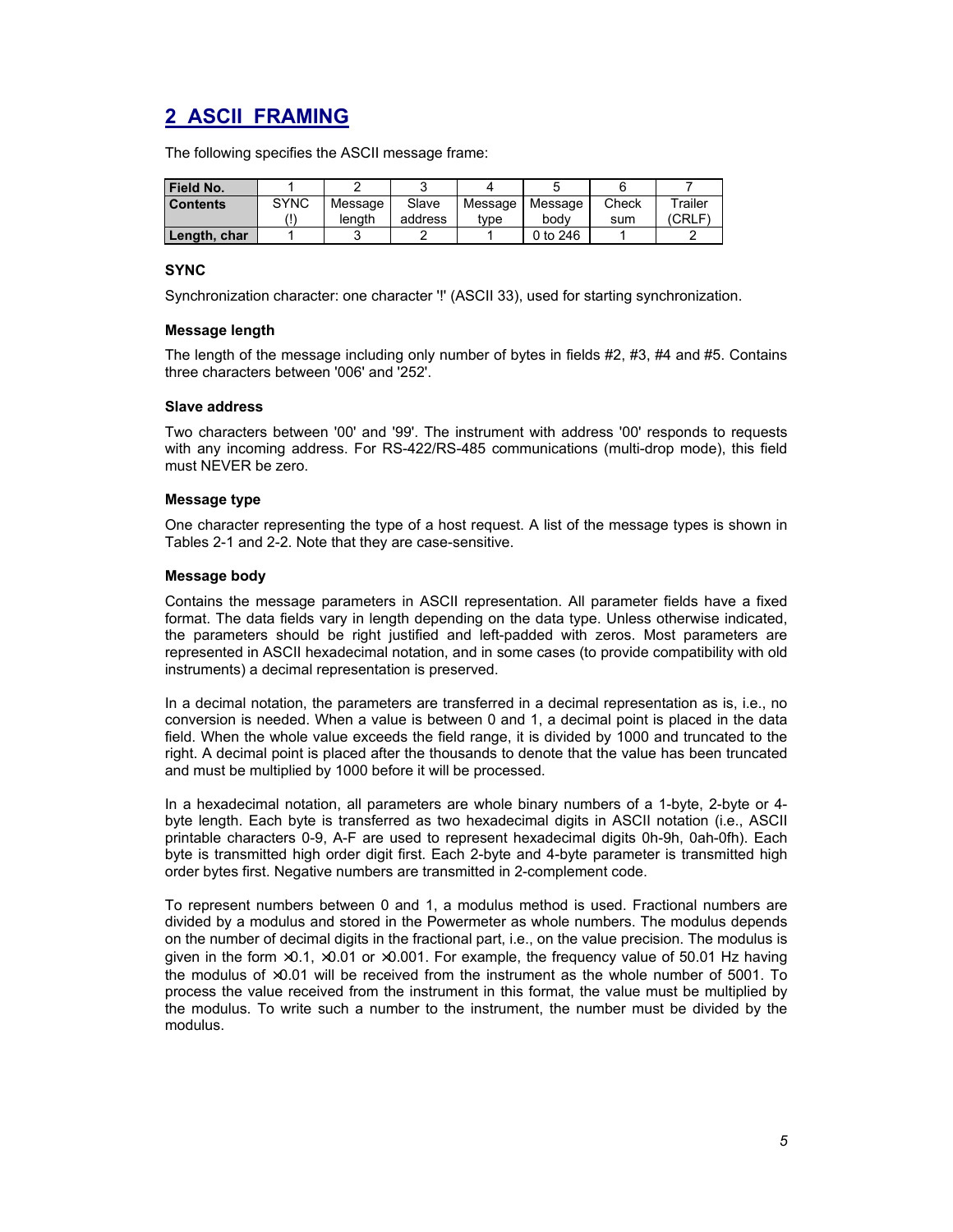### **Check sum**

Arithmetic sum, calculated in a 2-byte word over fields #2, #3, #4 and #5 to produce a one-byte check sum in the range of 22h to 7Eh (hexadecimal) as follows: [Σ(each byte - 22H)] mod 5CH + 22H

### **Trailer**

Two ASCII characters CR (ASCII 13) and LF (ASCII 10).

#### **NOTE**

Fields #3 and #4 of the instrument response are always the same as those in the host request.

|      | Message type     | <b>Description</b>         |  |  |
|------|------------------|----------------------------|--|--|
| Char | <b>ASCII Hex</b> |                            |  |  |
| 0    | 30h              | Read basic data registers  |  |  |
|      | 31h              | Read basic setup           |  |  |
| 2    | 32h              | Write basic setup          |  |  |
| 3    | 33h              | Read instrument status     |  |  |
| 4    | 34h              | Reset/clear functions      |  |  |
| 8    | 38h              | Reset the instrument       |  |  |
| 9    | 39h              | Read version number        |  |  |
| ?    | 3F               | Read extended status       |  |  |
| G    | 47h              | Read pulsing setpoint (E)  |  |  |
| g    | 67h              | Write pulsing setpoint (E) |  |  |
| O    | 4Fh              | Read Min/Max log           |  |  |

*Table 2-1 Specific ASCII Requests* 

(E) - available in the PM130E

### *Table 2-2 Direct Read/Write ASCII Requests*

| Message type |                  | <b>Description</b>         |
|--------------|------------------|----------------------------|
| Char         | <b>ASCII Hex</b> |                            |
| А            | 41h              | Long-size direct read      |
| а            | 61h              | Long-size direct write     |
| X            | 58h              | Variable-size direct read  |
| x            | 78h              | Variable-size direct write |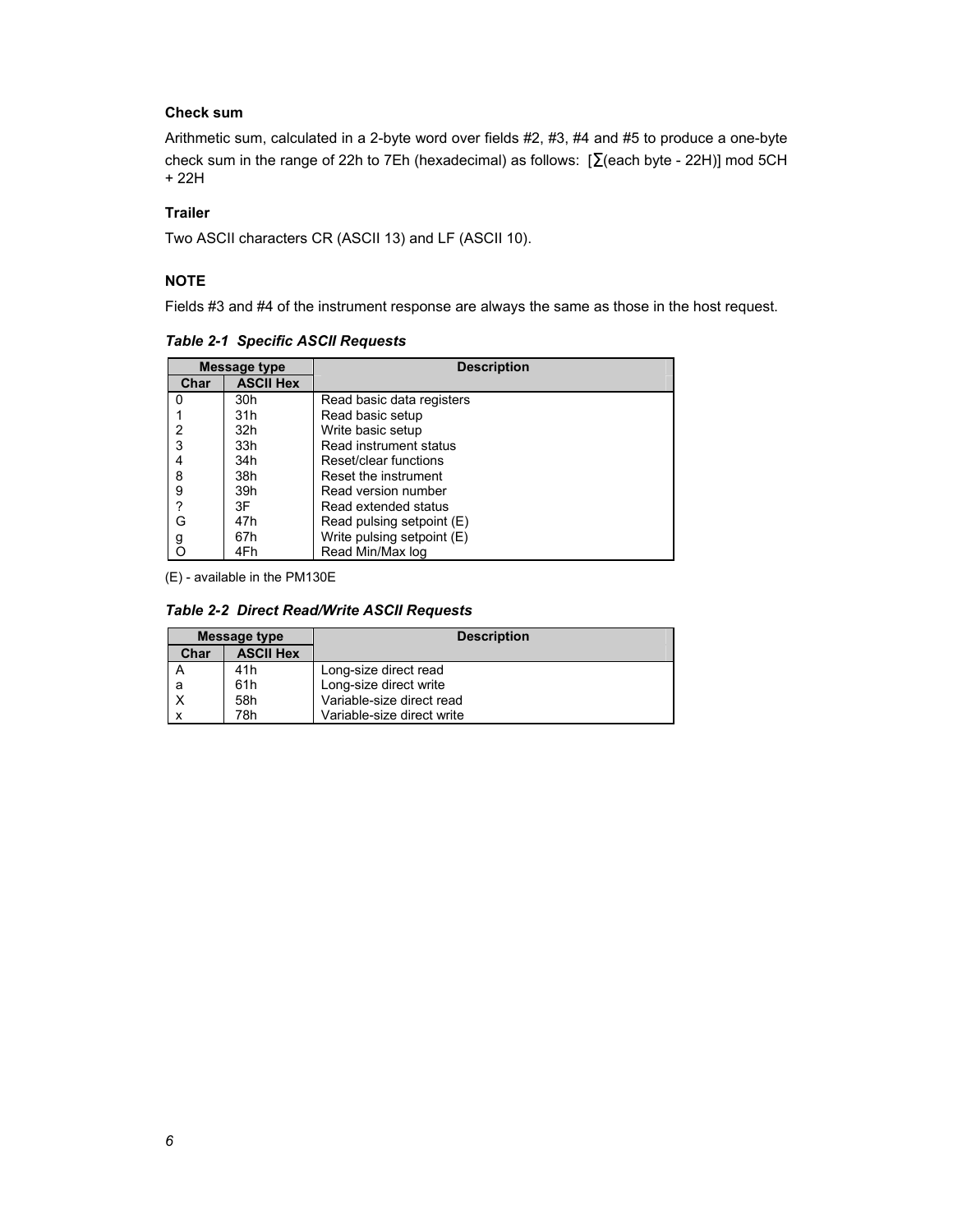# **3 EXCEPTION RESPONSES**

The instrument will send the following error codes in the message body in response to incorrect host requests:

- **XK** the instrument is in programming mode
- **XM** invalid request type or illegal operation
- **XP** invalid data address or data value, or data is not available

#### **NOTE**

When a check or framing error is detected, the instrument will not act on or respond to the master's request.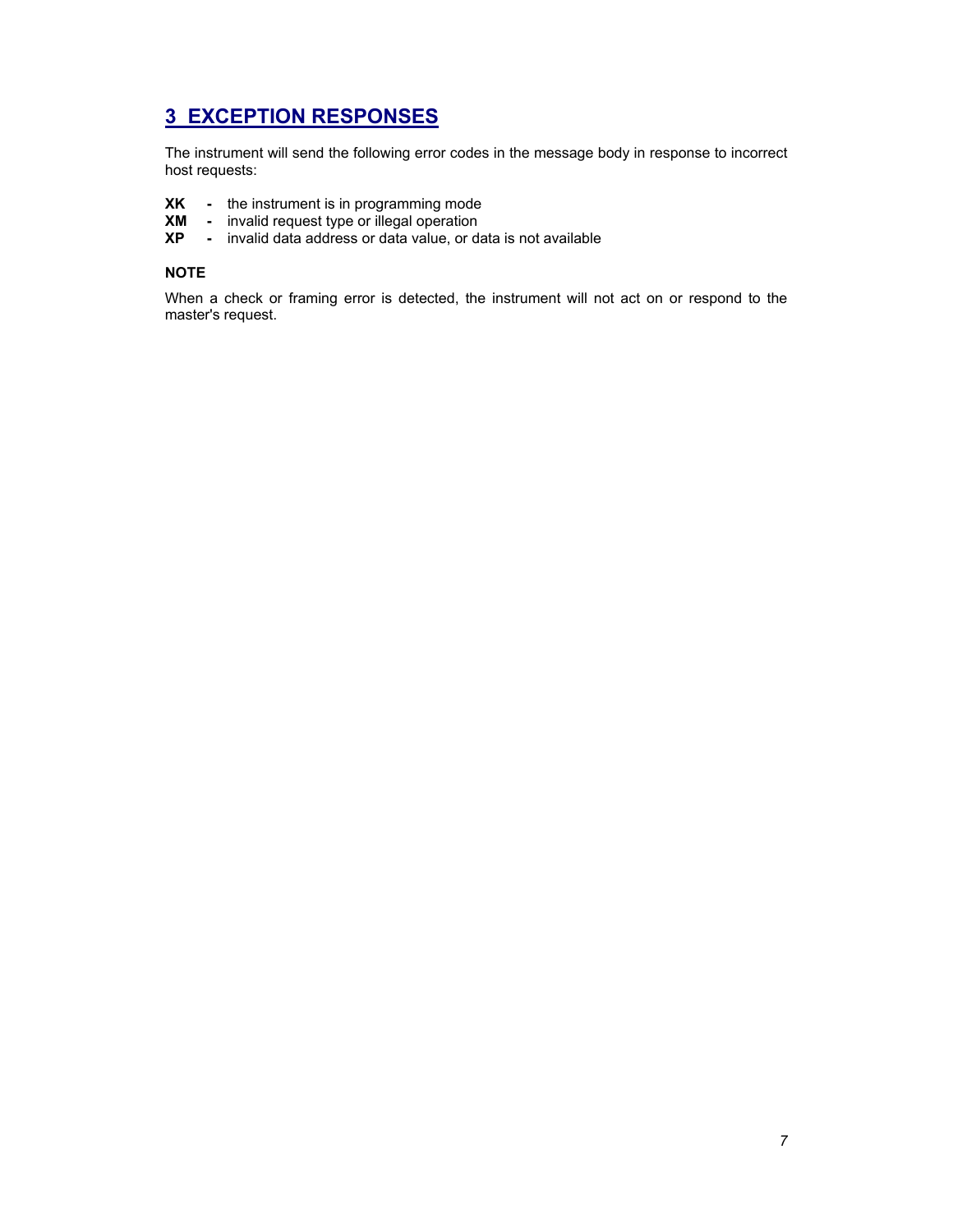# **4 SPECIFIC ASCII REQUESTS**

### **4.1 Basic Data**

### **Table 4-1 Read Request**

|                  | <b>Message type (ASCII)</b>   |                         |                                                     |                    |                   |  |  |  |
|------------------|-------------------------------|-------------------------|-----------------------------------------------------|--------------------|-------------------|--|--|--|
|                  | 0                             |                         |                                                     |                    |                   |  |  |  |
|                  | <b>Message body (decimal)</b> |                         |                                                     |                    |                   |  |  |  |
|                  | Request - no body             |                         |                                                     |                    |                   |  |  |  |
|                  | <b>Response</b>               |                         |                                                     |                    |                   |  |  |  |
| <b>Field</b>     | Offset                        | Length                  | <b>Parameter</b>                                    | Unit               | Range 1           |  |  |  |
| 1                | $\mathbf 0$                   | $\overline{4}$          | Voltage L1/L12 6                                    | V/kV 2             | 0 to Vmax         |  |  |  |
| $\boldsymbol{2}$ | $\overline{4}$                | $\overline{4}$          | Voltage L2/L21 6                                    | $V/KV$ $\oslash$   | 0 to Vmax         |  |  |  |
| 3                | 8                             | $\overline{4}$          | Voltage L3/L31 6                                    | $V/KV$ 2           | 0 to Vmax         |  |  |  |
| 4                | 12                            | 5                       | Current L1                                          | A                  | 0 to Imax         |  |  |  |
| 5                | 17                            | 5                       | Current L2                                          | A                  | 0 to Imax         |  |  |  |
| 6                | 22                            | 5                       | Current L3                                          | A                  | 0 to Imax         |  |  |  |
| $\overline{7}$   | 27                            | 6                       | kW L1 (P)                                           | kW/MW 2            | -Pmax to Pmax     |  |  |  |
| 8                | 33                            | 6                       | <b>kW L2 (P)</b>                                    | $k$ W/MW $(2)$     | -Pmax to Pmax     |  |  |  |
| 9                | 39                            | 6                       | kW L3(P)                                            | kW/MW 2            | -Pmax to Pmax     |  |  |  |
| 10               | 45                            | $\overline{4}$          | Power factor L1 (P)                                 | 0.01               | -.99 to 1.00 ④    |  |  |  |
| 11               | 49                            | $\overline{4}$          | Power factor L2 (P)                                 | 0.01               | -.99 to 1.00 4    |  |  |  |
| 12               | 53                            | $\overline{4}$          | Power factor L3 (P)                                 | 0.01               | -.99 to 1.00 ④    |  |  |  |
| 13               | 57                            | 6                       | kW total (P)                                        | kW/MW 2            | -Pmax to Pmax     |  |  |  |
| 14               | 63                            | $\overline{4}$          | Power factor total (P)                              | 0.01               | $-99$ to 1.00 $@$ |  |  |  |
| 15               | 67                            | 6                       | kWh import (E)                                      | MWh ③              | 0 to 99999.       |  |  |  |
| 16               | 73                            | 5                       | Neutral (unbalanced) current                        | A                  | 0 to Imax         |  |  |  |
| 17               | 78                            | 4                       | Frequency                                           | $0.1$ Hz           | 45.0 to 65.0      |  |  |  |
| 18               | 82                            | 6                       | kvar L1 (P)                                         | kvar/Mvar2         | -Pmax to Pmax     |  |  |  |
| 19               | 88                            | 6                       | kvar L2 (P)                                         | kvar/Mvar②         | -Pmax to Pmax     |  |  |  |
| 20               | 94                            | 6                       | kvar $L3(P)$                                        | kvar/Mvar②         | -Pmax to Pmax     |  |  |  |
| 21               | 100                           | 6                       | kVA L1 (P)                                          | kVA/MVA 2          | 0 to Pmax         |  |  |  |
| 22               | 106                           | 6                       | <b>kVA L2 (P)</b>                                   | kVA/MVA ②          | 0 to Pmax         |  |  |  |
| 23               | 112                           | 6                       | kVA L3 (P)                                          | kVA/MVA ②          | 0 to Pmax         |  |  |  |
| 24               | 118                           | 6                       | kvarh net (E)                                       | Mvarh <sup>3</sup> | -9999. to 99999.  |  |  |  |
| 25               | 124                           | 6                       | kvar total (E)                                      | kvar/Mvar ②        | -Pmax to Pmax     |  |  |  |
| 26               | 130                           | 6                       | kVA total (E)                                       | kVA/MVA ②          | 0 to Pmax         |  |  |  |
| 27               | 136                           | 6                       | Maximum sliding window kW demand $\circ$ (E)        | kW/MW ②            | 0 to Pmax         |  |  |  |
| 28               | 142                           | 6                       | Accumulated kW demand (E)                           | kW/MW 2            | 0 to Pmax         |  |  |  |
| 29               | 148                           | 5                       | Maximum ampere demand L1                            | A                  | 0 to Imax         |  |  |  |
| 30               | 153                           | 5                       | Maximum ampere demand L2                            | A                  | 0 to Imax         |  |  |  |
| 31               | 158                           | 5                       | Maximum ampere demand L3                            | A                  | 0 to Imax         |  |  |  |
| 32               | 163                           | $\overline{2}$          | Reserved                                            |                    | 0                 |  |  |  |
| 33               | 165                           | 6                       | kWh export (E)                                      | MWh <sup>3</sup>   | 0 to 99999.       |  |  |  |
| 34               | 171                           | 6                       | Maximum sliding window kVA demand $\circ$ (E)       | kVA/MVA 2          | 0 to Pmax         |  |  |  |
| 35               | 177                           | $\overline{4}$          | Reserved                                            |                    |                   |  |  |  |
| 36               | 181                           | $\overline{4}$          | Reserved                                            |                    |                   |  |  |  |
| 37               | 185                           | $\overline{\mathbf{4}}$ | Reserved                                            |                    |                   |  |  |  |
| 38               | 189                           | $\overline{4}$          | Reserved                                            |                    |                   |  |  |  |
| 39               | 193                           | $\overline{4}$          | Reserved                                            |                    |                   |  |  |  |
| 40               | 197                           | 4                       | Reserved                                            |                    |                   |  |  |  |
| 41               | 201                           | 8                       | kVAh (E)                                            | MVAh ③             | 0 to 99999.99     |  |  |  |
| 42               | 209                           | 6                       | Present sliding window kW demand $\circledcirc$ (E) | kW/MW 2            | 0 to Pmax         |  |  |  |
| 43               | 215                           | 6                       | Present sliding window kVA demand <b>O</b> (E)      | kVA/MVA 2          | 0 to Pmax         |  |  |  |
| 44               | 221                           | $\overline{4}$          | PF at maximum KVA demand (E)                        | 0.01               | 0 to 1.00         |  |  |  |
| 45               | 225                           | $\overline{4}$          | Reserved                                            |                    |                   |  |  |  |
| 46               | 229                           | $\overline{4}$          | Reserved                                            |                    |                   |  |  |  |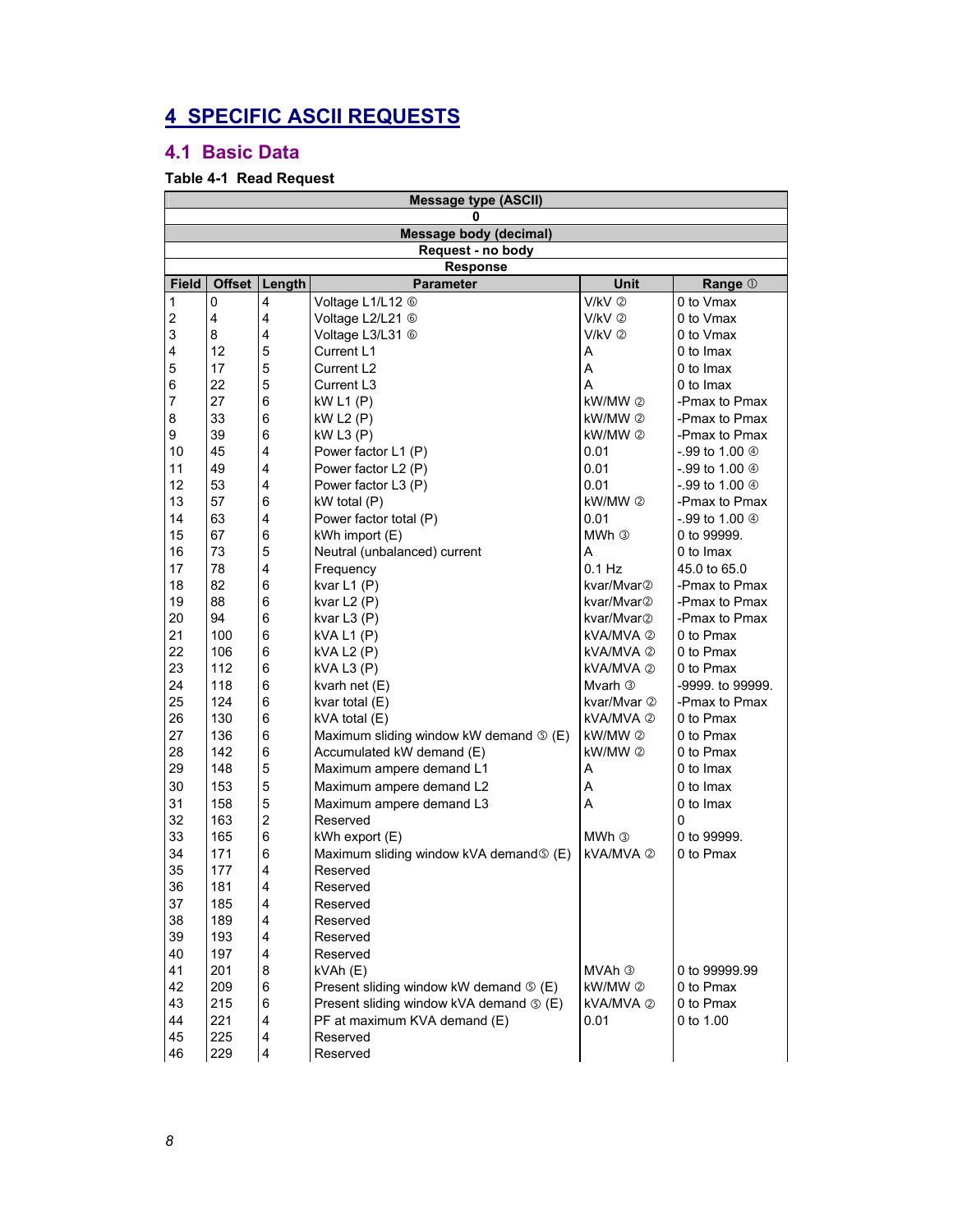Fields indicated by an N/A mark are padded with ASCII zeros.

 $O$  The parameter limits are as follows:

**Vmax** (690 V input option) =  $828V$  @ PT Ratio = 1

**Vmax** (690 V input option) =  $144 \times PT$  Ratio [V] @ PT Ratio > 1

**Vmax** (120 V input option) =144  $\times$  PT Ratio [V]

**Imax** (50% over-range) =  $1.5 \times CT$  primary current [A]

**Pmax** = (Imax  $\times$  Vmax  $\times$  3)/1000 [kW] if wiring mode is 4LN3 or 3LN3

**Pmax** = (Imax  $\times$  Vmax  $\times$  2)/1000 [kW] if wiring mode is 4LL3, 3OP2, 3DIR2, 3OP3 or 3LL3

d When the value width is greater than the field resolution, the reading is converted to higher units and transmitted with a decimal point. The right-most digits of the reading are truncated.

 $\circledcirc$  Energy readings are transmitted in MWh, Mvarh and MVAh units with a decimal point. If the energy value exceeds the field resolution, the right-most digits are truncated. The energy roll value is user selectable (see Section 5.4).

 $\circledast$  For negative power factor, the minus sign is transmitted before a decimal point as shown in the table.

g To get block interval demand readings, set the number of demand periods equal to 1 (see Table 4-4).

 $@$  When the 4LN3 or 3LN3 wiring mode is selected, the voltages will be line-to-neutral; for any other wiring mode, they will be line-to-line voltages.

(P) available in the PM130P and PM130E

(E) available in the PM130E

### **4.2 Basic Setup**

#### **Table 4-2 Read Request**

|              | <b>Message type (ASCII)</b>                          |        |                      |                         |  |  |  |  |
|--------------|------------------------------------------------------|--------|----------------------|-------------------------|--|--|--|--|
|              |                                                      |        |                      |                         |  |  |  |  |
|              | Message body (decimal)                               |        |                      |                         |  |  |  |  |
|              | <b>Request</b>                                       |        |                      |                         |  |  |  |  |
| <b>Field</b> | Offset                                               | Length | <b>Parameter</b>     | Range                   |  |  |  |  |
|              |                                                      | 3      | Parameter identifier | see Table 4-4           |  |  |  |  |
|              |                                                      |        | <b>Response</b>      |                         |  |  |  |  |
| <b>Field</b> | <b>Offset</b><br>Length<br><b>Parameter</b><br>Range |        |                      |                         |  |  |  |  |
|              | 0                                                    | 3      | Parameter identifier | see Table 4-4           |  |  |  |  |
| 2            | 3                                                    | 4      | Not used             | permanently set to 00.0 |  |  |  |  |
|              |                                                      | 6      | Parameter value      | see Table 4-4           |  |  |  |  |

#### **Table 4-3 Write Request**

| <b>Message type (ASCII)</b> |                         |        |                       |               |  |  |  |
|-----------------------------|-------------------------|--------|-----------------------|---------------|--|--|--|
|                             |                         |        |                       |               |  |  |  |
|                             | Message body (decimal)  |        |                       |               |  |  |  |
|                             | <b>Request/Response</b> |        |                       |               |  |  |  |
| <b>Field</b>                | <b>Offset</b>           | Length | <b>Parameter</b>      | Range         |  |  |  |
|                             |                         |        | lParameter identifier | see Table 4-4 |  |  |  |
| $\overline{2}$              |                         |        | Not used              | set to 00.0   |  |  |  |
| 13                          |                         | 6      | lParameter value      | see Table 4-4 |  |  |  |

### **Table 4-4 Basic Setup Parameters**

| <b>Parameter</b>        | <b>Identifier</b> | Range                                  |
|-------------------------|-------------------|----------------------------------------|
| Wiring mode $\mathbb O$ | W40               | $0 = 3OP2$ , 1 = 4LN3, 2 = 3DIR2,      |
|                         |                   | $3 = 4LL3$ , $4 = 3OP3$ , $5 = 3LN3$ , |
|                         |                   | $6 = 3LL3$                             |
| I PT ratio              | U14               | $\vert$ 1.0 to 6500.0                  |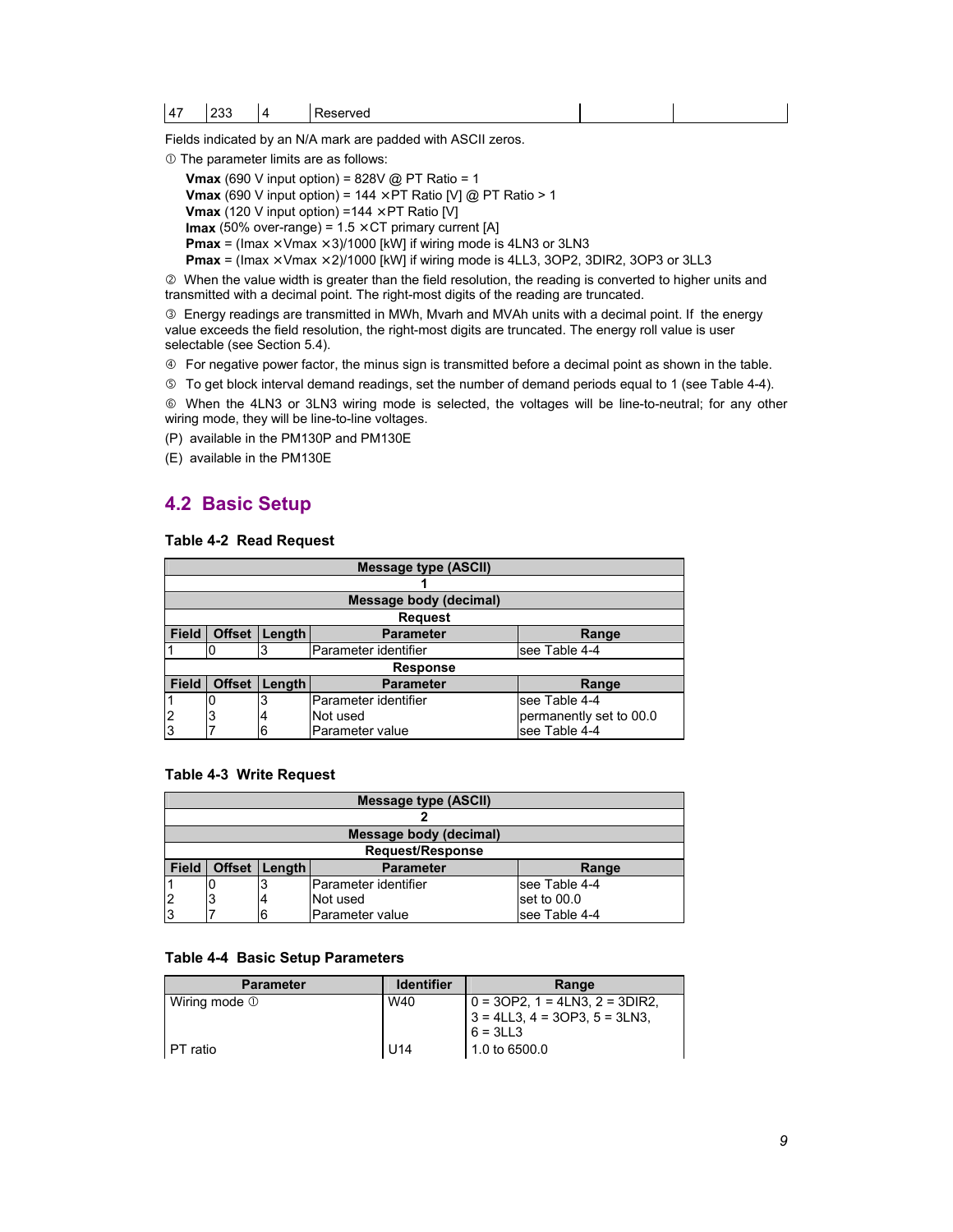| <b>Parameter</b>                 | <b>Identifier</b> | Range                                      |
|----------------------------------|-------------------|--------------------------------------------|
| CT primary current               | 117               | 1 to 50000 A                               |
| Power demand period (E)          | D <sub>11</sub>   | 1,2,5,10,15,20,30,60 min                   |
|                                  |                   | $255$ = external synchronization $\oslash$ |
| The number of demand periods (E) | F47               | $1 - 15$                                   |
| Volt/ampere demand period        | C <sub>12</sub>   | 0 to 1800 sec                              |
| Averaging buffer size            | S41               | 8, 16, 32                                  |
| Reset enable/disable             | R42               | $0 =$ disable, $1 =$ enable                |
| Nominal frequency                | Q51               | 50, 60                                     |
| Reserved                         | Q <sub>52</sub>   |                                            |

 $<sup>1</sup>$  The wiring mode options are as follows:</sup>

3OP2 - 3-wire open delta using 2 CTs (2 element)

4LN3 - 4-wire WYE using 3 PTs (3 element), line to neutral voltage readings

3DIR2 - 3-wire direct connection using 2 CTs (2 element)

4LL3 - 4-wire WYE using 3 PTs (3 element), line to line voltage readings

3OP3 - 3-wire open delta using 3 CTs (2 1/2 element)

3LN3 - 4-wire WYE using 2 PTs (2 1/2 element), line to neutral voltage readings

3LL3 - 4-wire WYE using 2 PTs (2 1/2 element), line to line voltage readings

d Synchronization of power demand interval can be made through communications using the Synchronize power demand interval command (see Table 5-23)

(E) available in the PM130E

### **4.3 Instrument Status**

### **Table 4-5 Read Request**

|              | <b>Message type (ASCII)</b> |        |                  |               |  |  |  |
|--------------|-----------------------------|--------|------------------|---------------|--|--|--|
|              |                             |        |                  |               |  |  |  |
|              | Message body (hexadecimal)  |        |                  |               |  |  |  |
|              | Request - no body           |        |                  |               |  |  |  |
|              |                             |        | <b>Response</b>  |               |  |  |  |
| <b>Field</b> | <b>Offset</b>               | Length | <b>Parameter</b> | Range         |  |  |  |
|              | O                           | 8      | Not used         | 00000000      |  |  |  |
| 2            | 8                           |        | Not used         | U             |  |  |  |
| 3            | 9                           |        | Relay status     | see Table 4-6 |  |  |  |

### **Table 4-6 Relay Status**

| <b>Bit</b> | <b>Description</b>         |
|------------|----------------------------|
| $0 - 2$    | N/A (permanently set to 1) |
|            | Relay status               |

Bit meaning: 0 = relay operated, 1 = relay released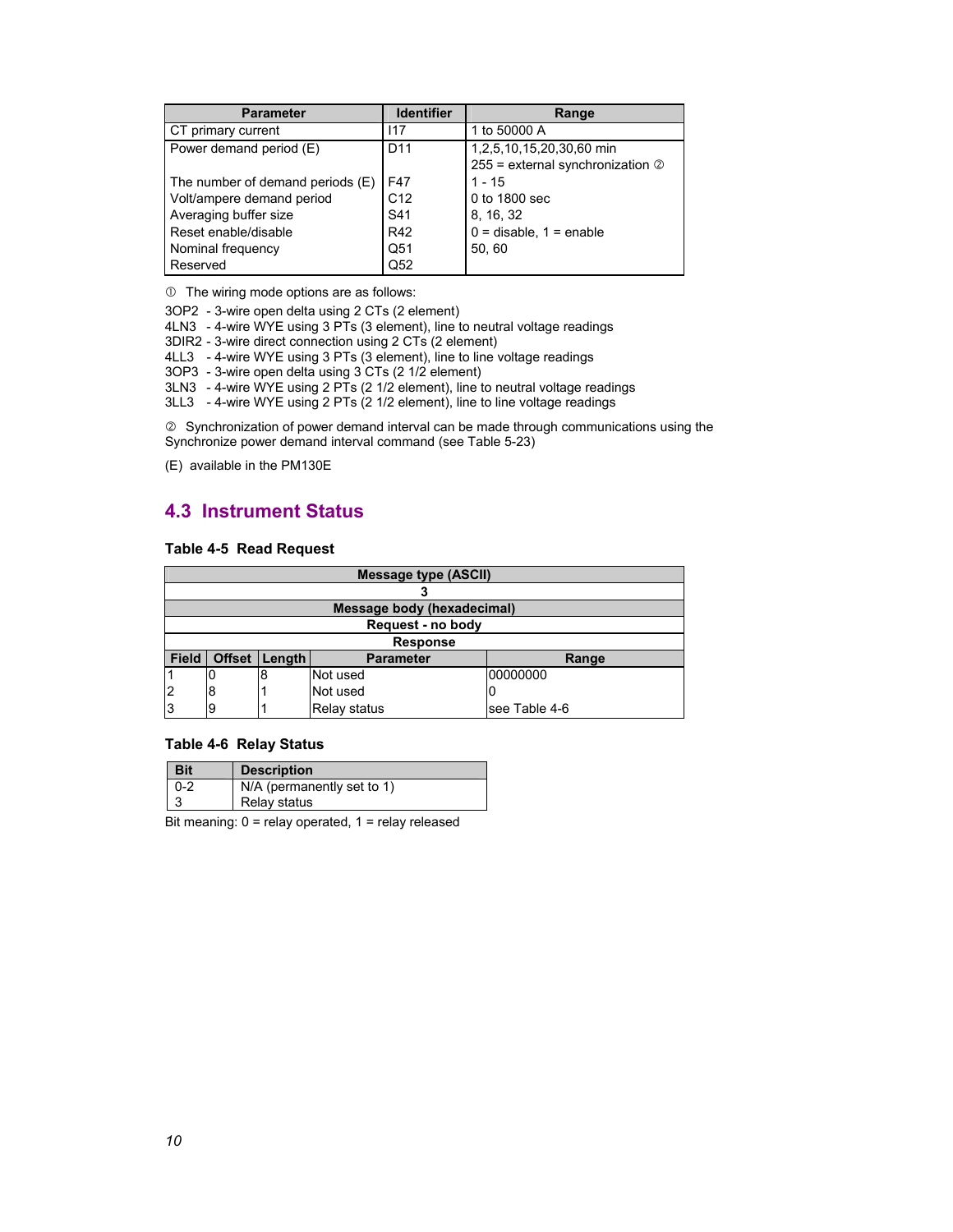### **4.4 Reset/Clear Functions**

These operations can be also performed by using the direct write requests instead of the specific request '4' (see Section 5.11).

#### **Table 4-7 Write Request**

|                | <b>Message type (ASCII)</b>                    |  |                |                                 |  |  |  |
|----------------|------------------------------------------------|--|----------------|---------------------------------|--|--|--|
|                |                                                |  |                |                                 |  |  |  |
|                | Message body (hexadecimal)                     |  |                |                                 |  |  |  |
|                | <b>Request/Response</b>                        |  |                |                                 |  |  |  |
| <b>Field</b>   | Offset   Length  <br><b>Parameter</b><br>Range |  |                |                                 |  |  |  |
|                | IU.                                            |  | Reset function | see Table 4-8                   |  |  |  |
| $\overline{2}$ |                                                |  | Target         | see Table 4-8 (the field can be |  |  |  |
|                |                                                |  |                | omitted if it is equal to 0)    |  |  |  |

### **Table 4-8 Reset/Clear Functions**

| <b>Function</b> | <b>Description</b>                   | <b>Target</b>             |
|-----------------|--------------------------------------|---------------------------|
|                 | Clear total energy registers (E)     |                           |
|                 | Clear total maximum demand registers | $0 =$ all maximum demands |
|                 |                                      | $1 = power$ demands $(E)$ |
|                 |                                      | $2 =$ volt/ampere demands |
| $3-4$           | Reserved                             |                           |
| 5               | Clear event/time counters            | $0 =$ all counters        |
|                 |                                      | $1-4$ = counter #1 - #4   |
| 6               | Clear Min/Max log                    | 0                         |
| $7-F$           | Reserved                             |                           |

(E) available in the PM130E

### **4.5 Reset the Instrument (warm restart)**

This request causes the instrument to perform full reset and restart, the same as when the instrument is turned on. No response is expected.

### **Table 4-9 Write Request**

| <b>Message type (ASCII)</b> |
|-----------------------------|
|                             |
| Message body                |
| Request - no body           |
| Response - no response      |

### **4.6 Read Firmware Version Number**

### **Table 4-10 Read Request**

|                             | <b>Message type (ASCII)</b>                    |  |                        |  |  |  |
|-----------------------------|------------------------------------------------|--|------------------------|--|--|--|
|                             |                                                |  |                        |  |  |  |
|                             |                                                |  | Message body (decimal) |  |  |  |
|                             | Request - no body                              |  |                        |  |  |  |
|                             | <b>Response</b>                                |  |                        |  |  |  |
| <b>Field</b>                | Offset   Length  <br><b>Parameter</b><br>Range |  |                        |  |  |  |
| 300-399<br>Firmware version |                                                |  |                        |  |  |  |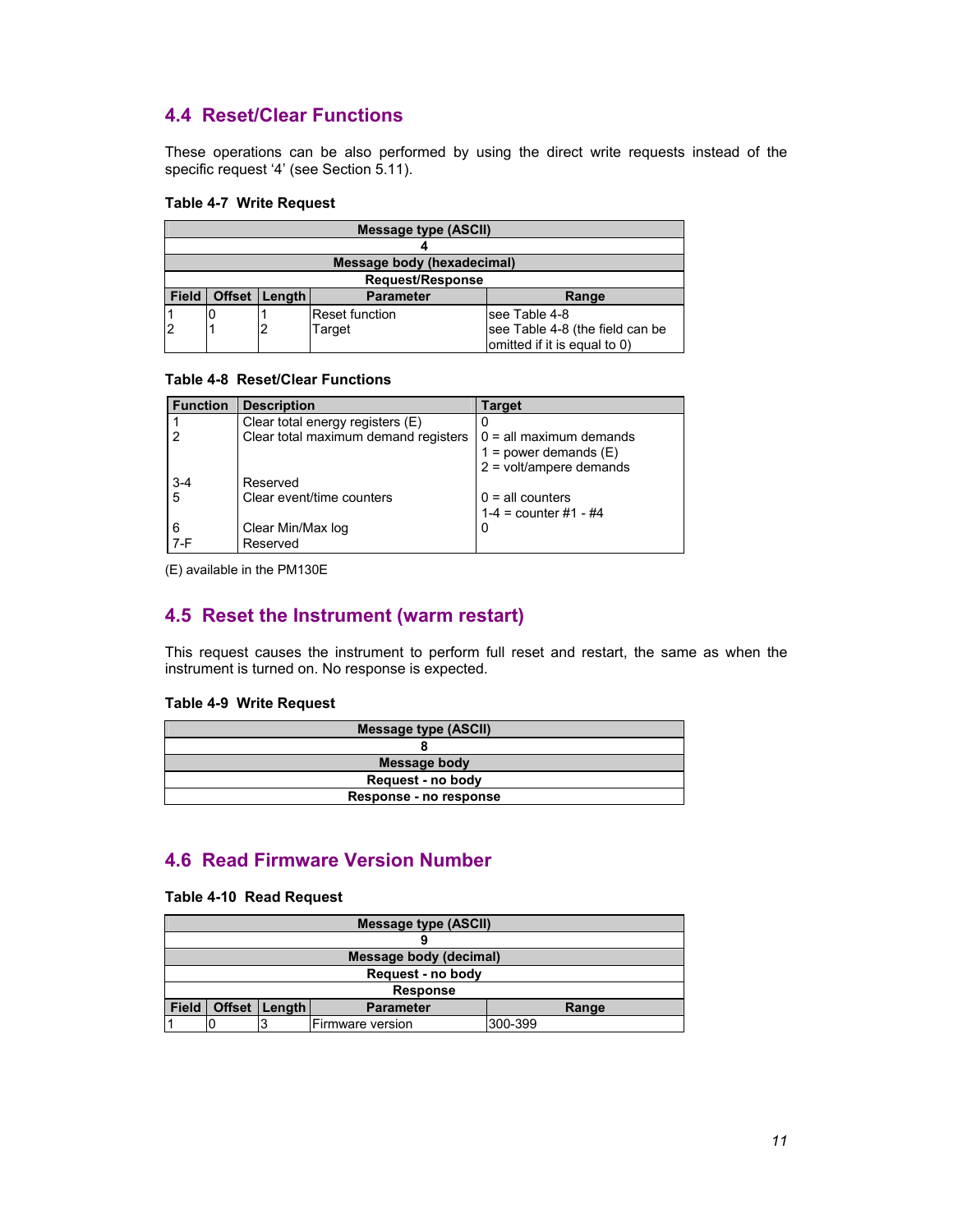### **4.7 Extended Instrument Status**

### **Table 4-11 Read Request**

|                | <b>Message type (ASCII)</b>                |                                    |                            |                |  |  |  |
|----------------|--------------------------------------------|------------------------------------|----------------------------|----------------|--|--|--|
|                |                                            |                                    |                            |                |  |  |  |
|                |                                            |                                    | Message body (hexadecimal) |                |  |  |  |
|                |                                            |                                    | Request - no body          |                |  |  |  |
|                |                                            |                                    | <b>Response</b>            |                |  |  |  |
| <b>Field</b>   | Offset Length<br><b>Parameter</b><br>Range |                                    |                            |                |  |  |  |
|                |                                            |                                    | <b>Relay status</b>        | see Table 4-12 |  |  |  |
| $\overline{2}$ | 4                                          |                                    | Not used                   |                |  |  |  |
| 3              | Not used<br>8                              |                                    |                            |                |  |  |  |
| 4              | 12                                         | Setpoints status<br>see Table 4-13 |                            |                |  |  |  |
| 5              | see Table 4-14<br>16<br>Log status         |                                    |                            |                |  |  |  |
| 6              | 20                                         | 36                                 | Not used                   |                |  |  |  |

### **Table 4-12 Relay Status**

| <b>Bit</b> | <b>Description</b>              |
|------------|---------------------------------|
|            | Relay status                    |
| $1 - 15$   | Not used (permanently set to 0) |

Bit meaning: 0 = relay released, 1 = relay operated

### **Table 4-13 Setpoints Status**

| <b>Bit</b> | <b>Description</b>   |
|------------|----------------------|
| $\Omega$   | Setpoint # 1 status  |
|            | Setpoint # 2 status  |
| 2          | Setpoint # 3 status  |
| 3          | Setpoint #4 status   |
| 4          | Setpoint # 5 status  |
| 5          | Setpoint # 6 status  |
| 6          | Setpoint #7 status   |
| 7          | Setpoint # 8 status  |
| 8          | Setpoint #9 status   |
| 9          | Setpoint # 10 status |
| 10         | Setpoint # 11 status |
| 11         | Setpoint # 12 status |
| 12         | Setpoint #13 status  |
| 13         | Setpoint # 14 status |
| 14         | Setpoint # 15 status |
| 15         | Setpoint # 16 status |

Bit meaning: 0 = setpoint is released, 1 = setpoint is operated

### **Table 4-14 Log Status**

| <b>Bit</b> | <b>Description</b>              |
|------------|---------------------------------|
|            | Reserved                        |
|            | New Min/Max log                 |
| $2 - 15$   | Not used (permanently set to 0) |

Bit meaning: 0 = no new logs, 1 = new log recorded (the new log flag is reset when the user reads the first log record after the flag has been set)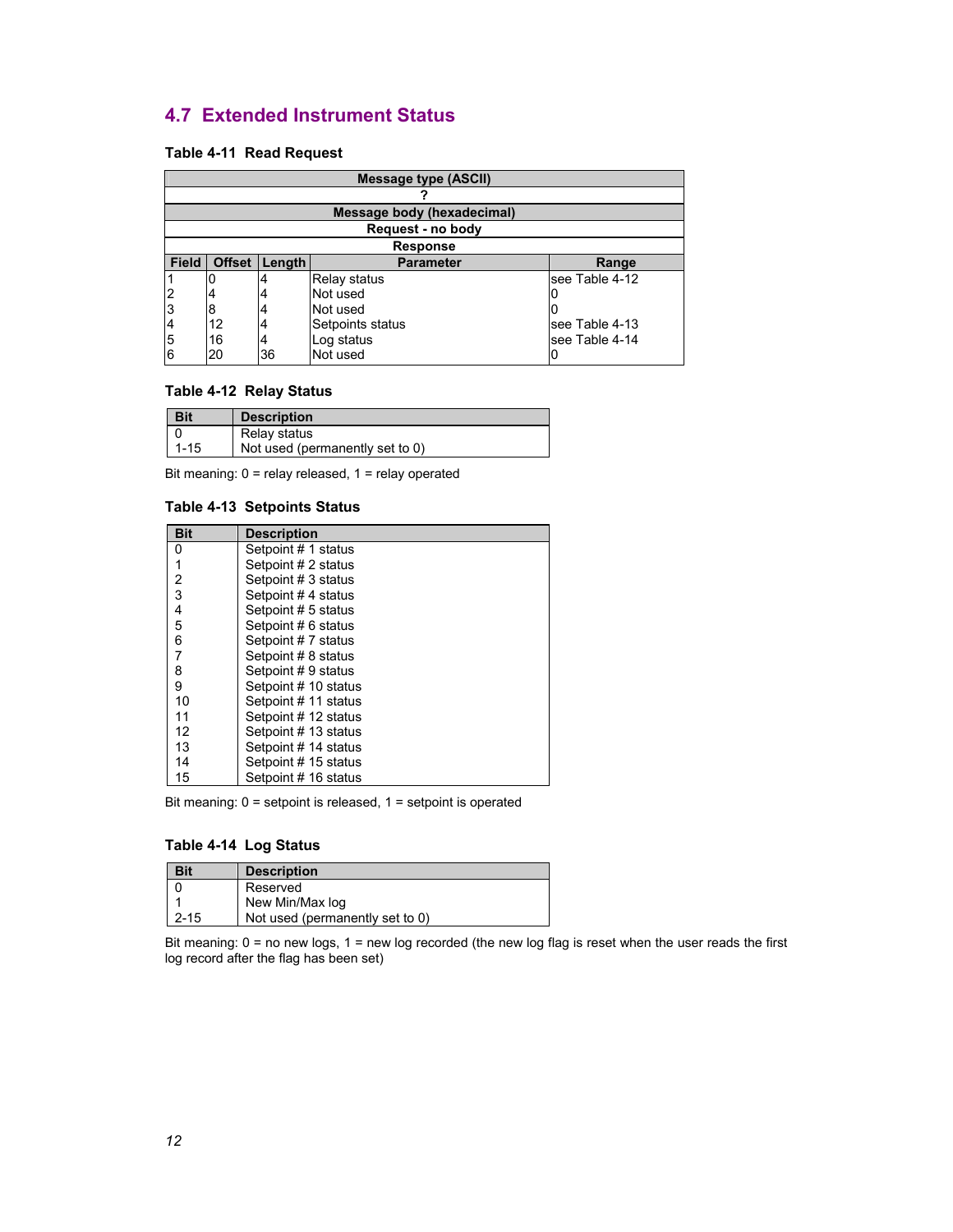# **4.8 Pulsing Setpoints**

### **Table 4-15 Read Request**

|                | <b>Message type (ASCII)</b>                          |        |                                  |                    |  |  |  |
|----------------|------------------------------------------------------|--------|----------------------------------|--------------------|--|--|--|
|                | u                                                    |        |                                  |                    |  |  |  |
|                |                                                      |        | Message body (hexadecimal)       |                    |  |  |  |
|                |                                                      |        | <b>Request</b>                   |                    |  |  |  |
| <b>Field</b>   | <b>Offset</b><br>Length<br><b>Parameter</b><br>Range |        |                                  |                    |  |  |  |
|                | 2<br>0 (see Table 4-17)<br>Pulse output ID           |        |                                  |                    |  |  |  |
|                |                                                      |        | <b>Response</b>                  |                    |  |  |  |
| <b>Field</b>   | <b>Offset</b>                                        | Length | <b>Parameter</b>                 | Range              |  |  |  |
|                |                                                      | っ      | Pulse output ID                  | 0 (see Table 4-17) |  |  |  |
| $\overline{c}$ | 2                                                    | 2      | Output parameter ID              | see Table 4-18     |  |  |  |
| 3              | 4                                                    | 4      | For energy pulsing =             | 0-9999             |  |  |  |
|                |                                                      |        | number of unit-hours per pulse,  |                    |  |  |  |
|                |                                                      |        | otherwise - permanently set to 0 |                    |  |  |  |

### **Table 4-16 Write Request**

| <b>Message type (ASCII)</b>                                           |                                                         |   |                 |                      |  |  |  |  |
|-----------------------------------------------------------------------|---------------------------------------------------------|---|-----------------|----------------------|--|--|--|--|
|                                                                       |                                                         |   |                 |                      |  |  |  |  |
|                                                                       | <b>Message body (hexadecimal)</b>                       |   |                 |                      |  |  |  |  |
|                                                                       | <b>Request/Response</b>                                 |   |                 |                      |  |  |  |  |
| <b>Field</b>                                                          | <b>Offset</b><br>Length<br><b>Parameter</b><br>Range    |   |                 |                      |  |  |  |  |
|                                                                       |                                                         |   | Pulse output ID | $0$ (see Table 4-17) |  |  |  |  |
| $\overline{2}$                                                        | 2                                                       | 2 | see Table 4-18  |                      |  |  |  |  |
| Output parameter ID<br>l3<br>For energy pulsing =<br>0-9999<br>4<br>4 |                                                         |   |                 |                      |  |  |  |  |
|                                                                       | number of unit-hours per pulse,<br>otherwise - set to 0 |   |                 |                      |  |  |  |  |

### **Table 4-17 Pulse Outputs**

| <b>Pulsing output ID</b> | <b>Output allocation</b> |
|--------------------------|--------------------------|
|                          | Relav                    |

### **Table 4-18 Pulsing Output Parameters**

| <b>Pulsing parameter ID</b> | <b>Identifier</b> |
|-----------------------------|-------------------|
| None                        |                   |
| kWh import                  |                   |
| kWh export                  |                   |
| kvarh import                |                   |
| kvarh export                | 5                 |
| kvarh total (absolute)      | 6                 |
| kVAh total                  |                   |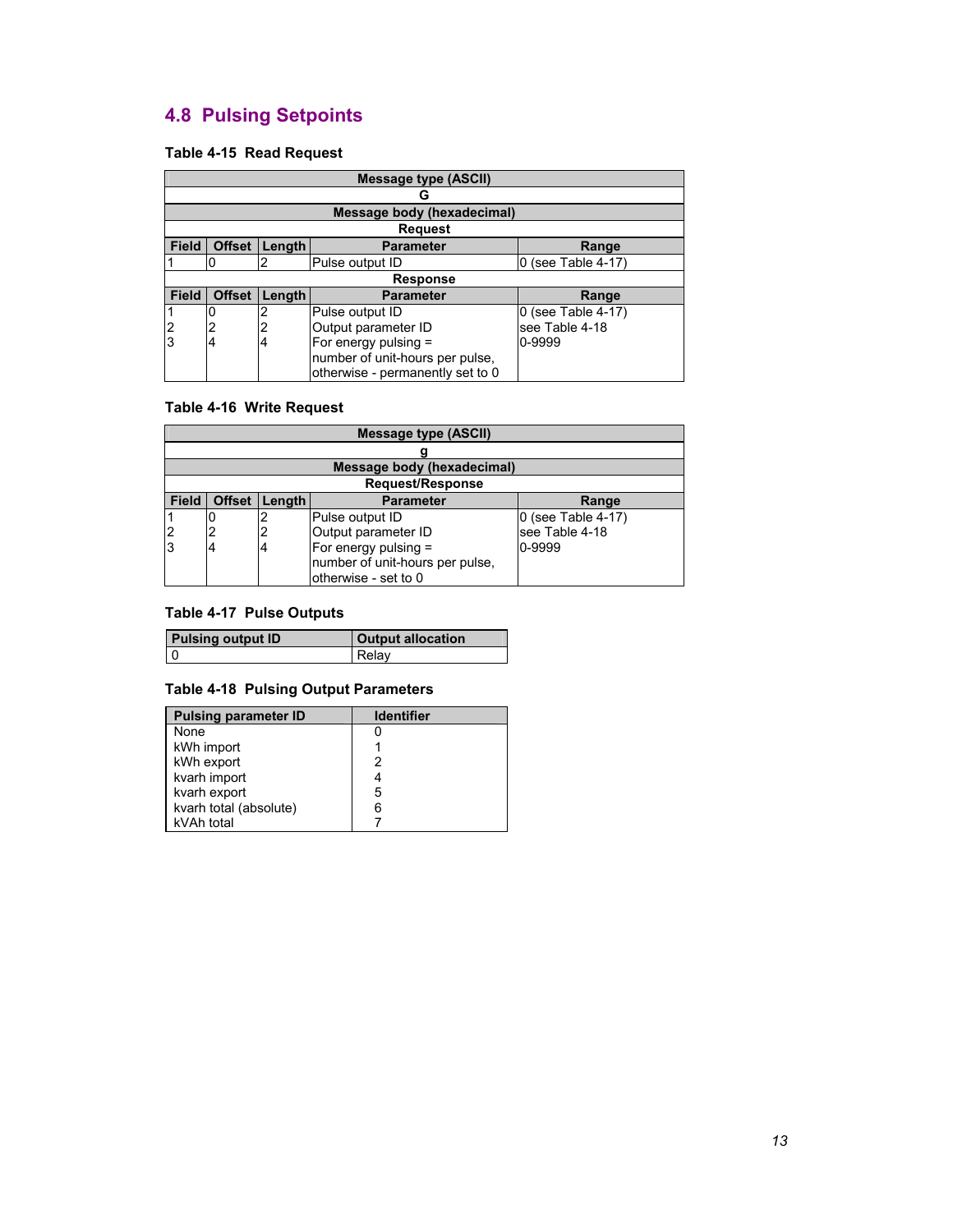### **4.9 Min/Max Log**

The Min/Max log read request is supported only for compatibility with other models of instruments. Because the Min/Max log is not time stamped in the PM130, this request returns you only values of the Min/Max log parameters which you can read directly via extended data registers (see Table 5-7).

| Table 4-19 Read Request |  |  |
|-------------------------|--|--|
|                         |  |  |

| <b>Message type (ASCII)</b> |                |                |                                     |                                        |                         |  |  |  |
|-----------------------------|----------------|----------------|-------------------------------------|----------------------------------------|-------------------------|--|--|--|
| O                           |                |                |                                     |                                        |                         |  |  |  |
| Message body (hexadecimal)  |                |                |                                     |                                        |                         |  |  |  |
| <b>Request</b>              |                |                |                                     |                                        |                         |  |  |  |
| <b>Field</b>                | <b>Offset</b>  | Length         |                                     | <b>Parameter</b>                       | Range                   |  |  |  |
| 1                           | 0              | 4              | Start Min/Max parameter ID          |                                        | see Table 5-7           |  |  |  |
| $\overline{2}$              | 4              | $\overline{2}$ |                                     | The number of subsequent parameters to | $1 - 12$                |  |  |  |
|                             |                |                | read                                |                                        |                         |  |  |  |
|                             |                |                | <b>Response</b>                     |                                        |                         |  |  |  |
| <b>Field</b>                | <b>Offset</b>  | Length         |                                     | <b>Parameter</b>                       | Range                   |  |  |  |
| 1                           | 0              | $\overline{c}$ | The number of parameters in message |                                        | $1 - 12$                |  |  |  |
| $\overline{2}$              | $\overline{2}$ | $\overline{2}$ | Log parameter #1                    | Second                                 | 0                       |  |  |  |
| 3                           | 4              | $\overline{c}$ |                                     | Minute                                 | 0                       |  |  |  |
| 4                           | 6              | $\overline{c}$ | Hour                                |                                        | 0                       |  |  |  |
| 5                           | 8              | $\overline{c}$ | Day                                 |                                        | 0                       |  |  |  |
| 6                           | 10             | $\overline{2}$ | Month                               |                                        | $\mathbf 0$<br>$\Omega$ |  |  |  |
| $\overline{7}$              | 12             | $\overline{2}$ |                                     | Year                                   |                         |  |  |  |
| 8                           | 14             | 8              |                                     | Parameter value                        | see Table 5-7           |  |  |  |
| 9                           | 22             | $\overline{2}$ | Log parameter #2                    | Second                                 | $\mathbf 0$             |  |  |  |
| 10                          | 24             | $\overline{c}$ |                                     | Minute                                 | 0                       |  |  |  |
| 11                          | 26             | $\overline{2}$ |                                     | Hour                                   | $\mathbf 0$             |  |  |  |
| 12                          | 28             | $\overline{c}$ |                                     | Day                                    | 0                       |  |  |  |
| 13                          | 30             | $\overline{c}$ |                                     | Month                                  | $\mathbf 0$             |  |  |  |
| 14                          | 32             | $\overline{2}$ |                                     | Year                                   | $\Omega$                |  |  |  |
| 15                          | 34             | 8              |                                     | Parameter value                        | see Table 5-7           |  |  |  |
|                             |                |                |                                     |                                        |                         |  |  |  |
| 79                          | 222            | $\overline{2}$ | Log parameter #12                   | Second                                 | 0                       |  |  |  |
| 80                          | 224            | $\overline{c}$ | Minute                              |                                        | 0<br>0                  |  |  |  |
| 81                          | 226            | $\overline{c}$ |                                     | Hour                                   |                         |  |  |  |
| 82                          | 228            | $\overline{2}$ | Day                                 |                                        | 0                       |  |  |  |
| 83                          | 230            | $\overline{c}$ |                                     | Month                                  | $\mathbf 0$             |  |  |  |
| 84                          | 232            | $\overline{2}$ |                                     | Year                                   | $\Omega$                |  |  |  |
| 85                          | 234            | 8              |                                     | Parameter value                        | see Table 5-7           |  |  |  |

This request allows you to obtain the Min/Max log parameters. Up to 12 parameters can be read in one packet from a single parameter group. The available Min/Max log parameters are listed in Table 5-7. The time stamp is not available in the PM130 and is padded with zeros.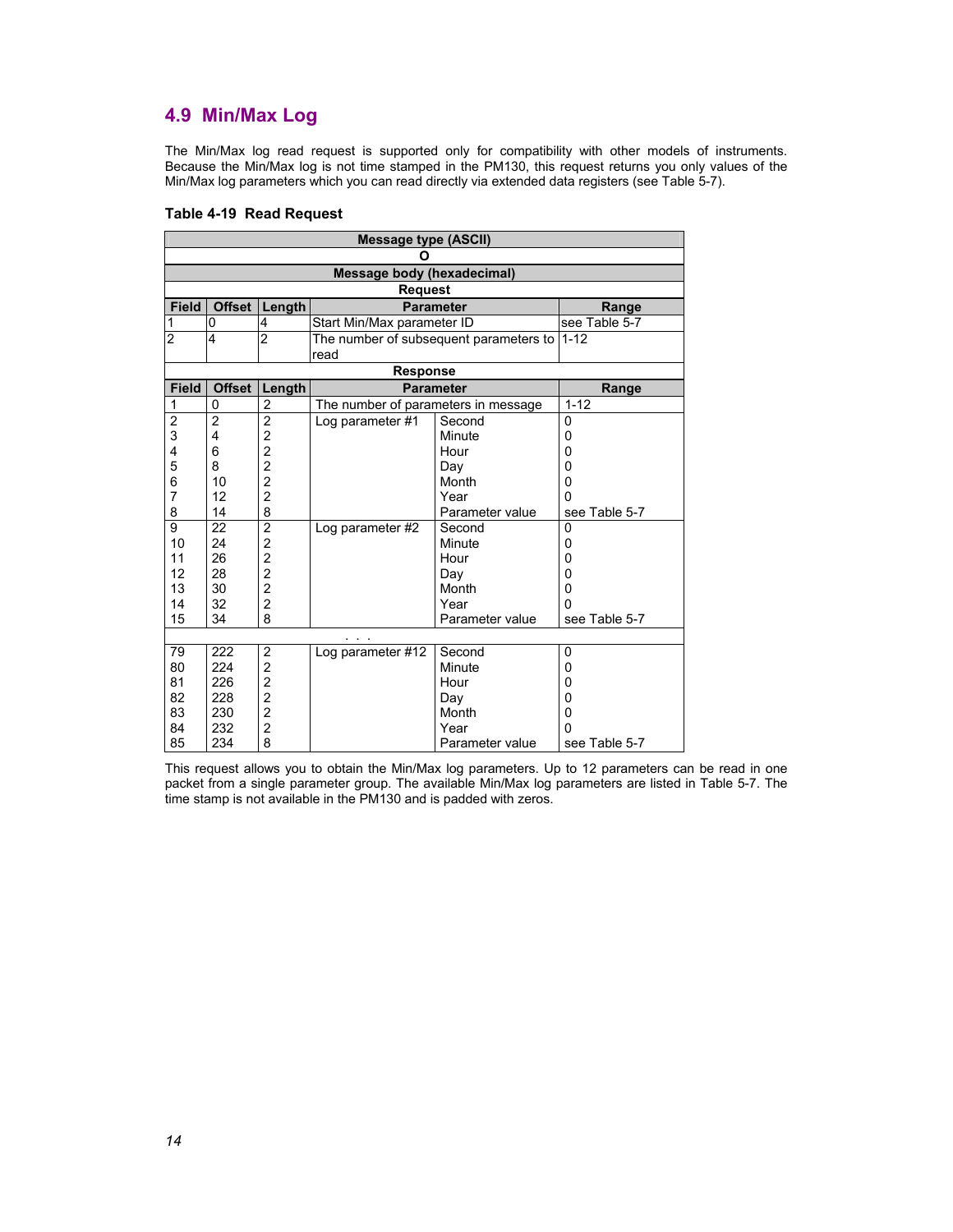# **5 DIRECT READ/WRITE REQUESTS**

### **5.1 General**

This chapter describes the instrument data locations that are addressed directly using data location indexes. These locations can be accessed by using universal direct read/write requests instead of specific ASCII requests. A data index is a 4-digit hexadecimal number, which actually comprises a two-digit data group identifier followed by a two-digit location offset within a group. All data are transmitted in ASCII hexadecimal notation. Negative numbers are transmitted in 2-complement code.

### **5.1.1 Long-Size Direct Read/Write**

### **Table 5-1 Read Request**

| <b>Message type (ASCII)</b> |                                                      |        |                                             |                  |  |  |
|-----------------------------|------------------------------------------------------|--------|---------------------------------------------|------------------|--|--|
|                             |                                                      |        |                                             |                  |  |  |
|                             |                                                      |        | Message body (hexadecimal)                  |                  |  |  |
|                             |                                                      |        | <b>Request</b>                              |                  |  |  |
| <b>Field</b>                | <b>Offset</b><br>Length<br><b>Parameter</b><br>Range |        |                                             |                  |  |  |
|                             | $\Omega$                                             | 4      | Start data index to read                    | 0000h - FFFFh    |  |  |
| $\mathcal{P}$               | 4                                                    | 2      | The number of contiguous data items to read | 1-30 (01h - 1Eh) |  |  |
|                             |                                                      |        | <b>Response</b>                             |                  |  |  |
| <b>Field</b>                | <b>Offset</b>                                        | Length | <b>Parameter</b>                            | Range            |  |  |
|                             | 0                                                    | 2      | Number of data items in the message         | 1-30 (01h - 1Eh) |  |  |
| 2                           | 2                                                    | 8      | Data #1 value                               |                  |  |  |
| 3                           | 8<br>Data #2 value<br>10                             |        |                                             |                  |  |  |
| 31                          | $\cdots$<br>234                                      | <br>8  | <br>Data #30 value                          |                  |  |  |

### **Table 5-2 Write Request**

| <b>Message type (ASCII)</b> |                                              |               |                     |  |  |  |
|-----------------------------|----------------------------------------------|---------------|---------------------|--|--|--|
|                             |                                              |               |                     |  |  |  |
| Message body (hexadecimal)  |                                              |               |                     |  |  |  |
| <b>Request/Response</b>     |                                              |               |                     |  |  |  |
| <b>Field</b>                | Offset   Length<br><b>Parameter</b><br>Range |               |                     |  |  |  |
|                             |                                              | 0000h - FFFFh |                     |  |  |  |
|                             |                                              | 8             | Data value to write |  |  |  |

In long-size direct read/write messages, all data items are read and written as long signed integers, which are represented in messages by 8-digit hexadecimal numbers, regardless of the actual data size.

By using a long-size direct read request, up to 30 contiguous parameters can be read at once. A write request allows for writing only one data location at a time.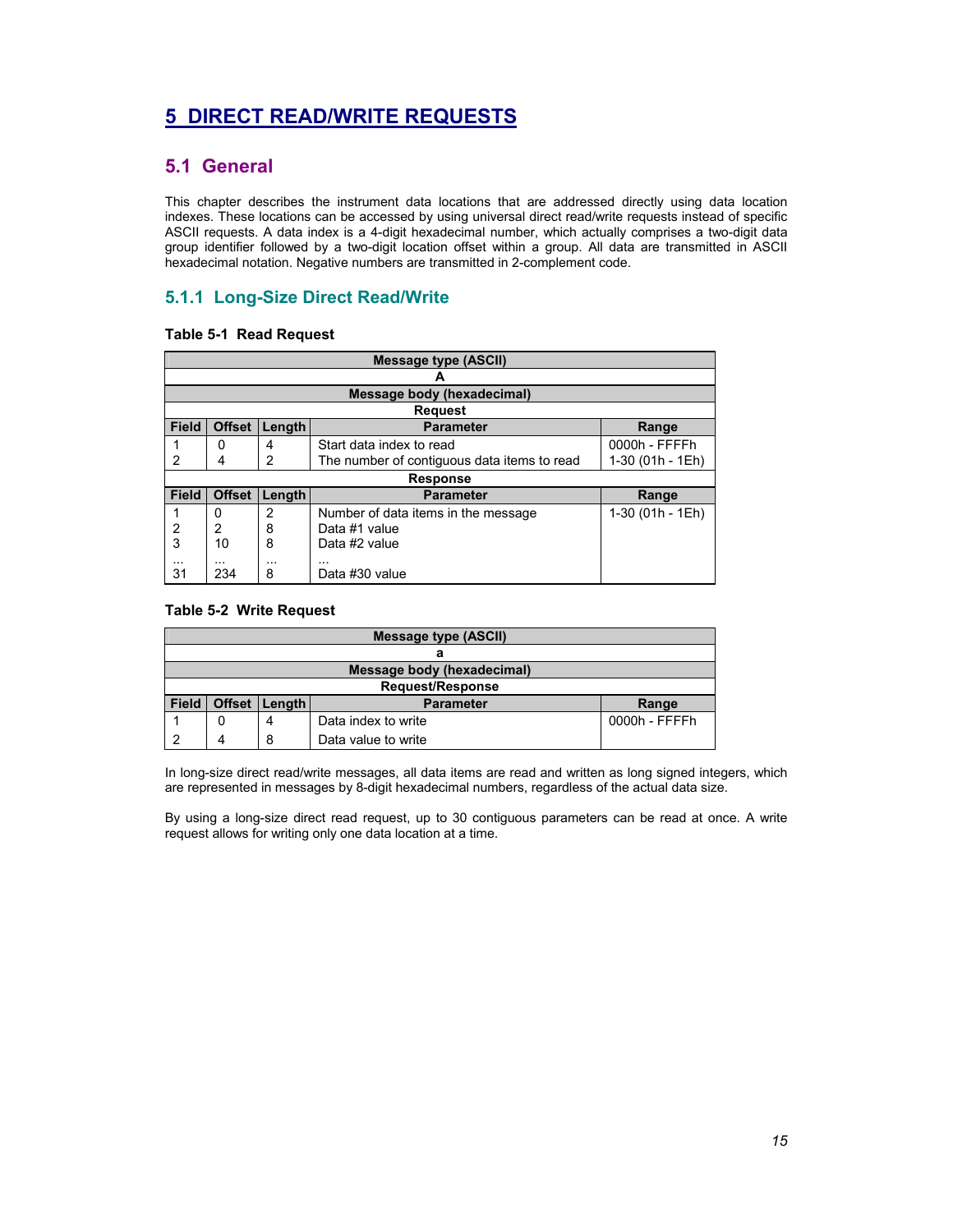### **5.1.2 Variable-Size Direct Read/Write**

#### **Table 5-3 Read Request**

| <b>Message type (ASCII)</b> |               |            |                                             |                  |  |
|-----------------------------|---------------|------------|---------------------------------------------|------------------|--|
|                             |               |            | х                                           |                  |  |
|                             |               |            | Message body (hexadecimal)                  |                  |  |
|                             |               |            | <b>Request</b>                              |                  |  |
| <b>Field</b>                | <b>Offset</b> | Length     | <b>Parameter</b>                            | Range            |  |
|                             | 0             | 4          | Start data index to read                    | 0000h - FFFFh    |  |
| 2                           | 4             | 2          | The number of contiguous data items to read | 1-61 (01h - 3Dh) |  |
|                             |               |            | <b>Response</b>                             |                  |  |
| <b>Field</b>                | <b>Offset</b> | Length     | <b>Parameter</b>                            | Range            |  |
|                             | 0             | 2          | Number of data items in the message         | 1-61 (01h - 3Dh) |  |
| 2                           | 2             | 2/4/8      | Data #1 value                               |                  |  |
| 3                           |               | 2/4/8      | Data #2 value                               |                  |  |
| $\cdots$<br>60              | $\cdots$      | .<br>2/4/8 | .<br>Data #60 value                         |                  |  |

#### **Table 5-4 Write Request**

|                | <b>Message type (ASCII)</b>                          |        |                                              |                  |  |  |  |
|----------------|------------------------------------------------------|--------|----------------------------------------------|------------------|--|--|--|
|                |                                                      |        | x                                            |                  |  |  |  |
|                |                                                      |        | Message body (hexadecimal)                   |                  |  |  |  |
|                |                                                      |        | <b>Request</b>                               |                  |  |  |  |
| <b>Field</b>   | <b>Offset</b><br>Length<br><b>Parameter</b><br>Range |        |                                              |                  |  |  |  |
|                | 0                                                    | 4      | Start data index to write                    | 0000h - FFFFh    |  |  |  |
| 2              | 4                                                    | 2      | The number of contiguous data items to write | 1-61 (01h - 3Dh) |  |  |  |
| $\overline{2}$ | 2                                                    | 2/4/8  | Data #1 value                                |                  |  |  |  |
| 3              |                                                      |        |                                              |                  |  |  |  |
| $\cdots$       |                                                      |        | .                                            |                  |  |  |  |
| 60             |                                                      | 2/4/8  | Data #60 value                               |                  |  |  |  |
|                |                                                      |        | <b>Request</b>                               |                  |  |  |  |
| <b>Field</b>   | <b>Offset</b>                                        | Length | <b>Parameter</b>                             | Range            |  |  |  |
|                | 0                                                    | 4      | Start data index written                     | 0000h - FFFFh    |  |  |  |
| 2              | 4                                                    | 2      | The number of data items written             | 1-61 (01h - 3Dh) |  |  |  |

With variable-size direct read/write messages, data items are read and written as 2, 4 or 8-character hexadecimal numbers. The actual data size is indicated for each data location. When written, the data format should be exactly the same as indicated.

The number of parameters that can be read or written by a single read/write request depends on the size of each data item. The total length of all parameters should not exceed 240 characters.

### **5.1.3 User Assignable Registers**

The instrument contains 120 user assignable registers in the range of indexes 8000h to 8077h (see Table 5-5). You can map any of these registers to either register index, accessible in the instrument through direct read/write requests. Registers that reside in different locations may be accessed by a single request by re-mapping them to adjacent addresses in the user assignable registers area.

The actual indexes of the user assignable registers which are accessed via indexes 8000h to 8077h are specified in the user assignable register map. It occupies indexes 8100h to 8177h (see Table 5-6), where the map register 8100h should contain the actual index of the register accessed via assignable register 8000h, register 8101h should contain the actual index of the register accessed via assignable register 8001h, and so on. Note that the user assignable register indexes and the user register map indexes may not be re-mapped.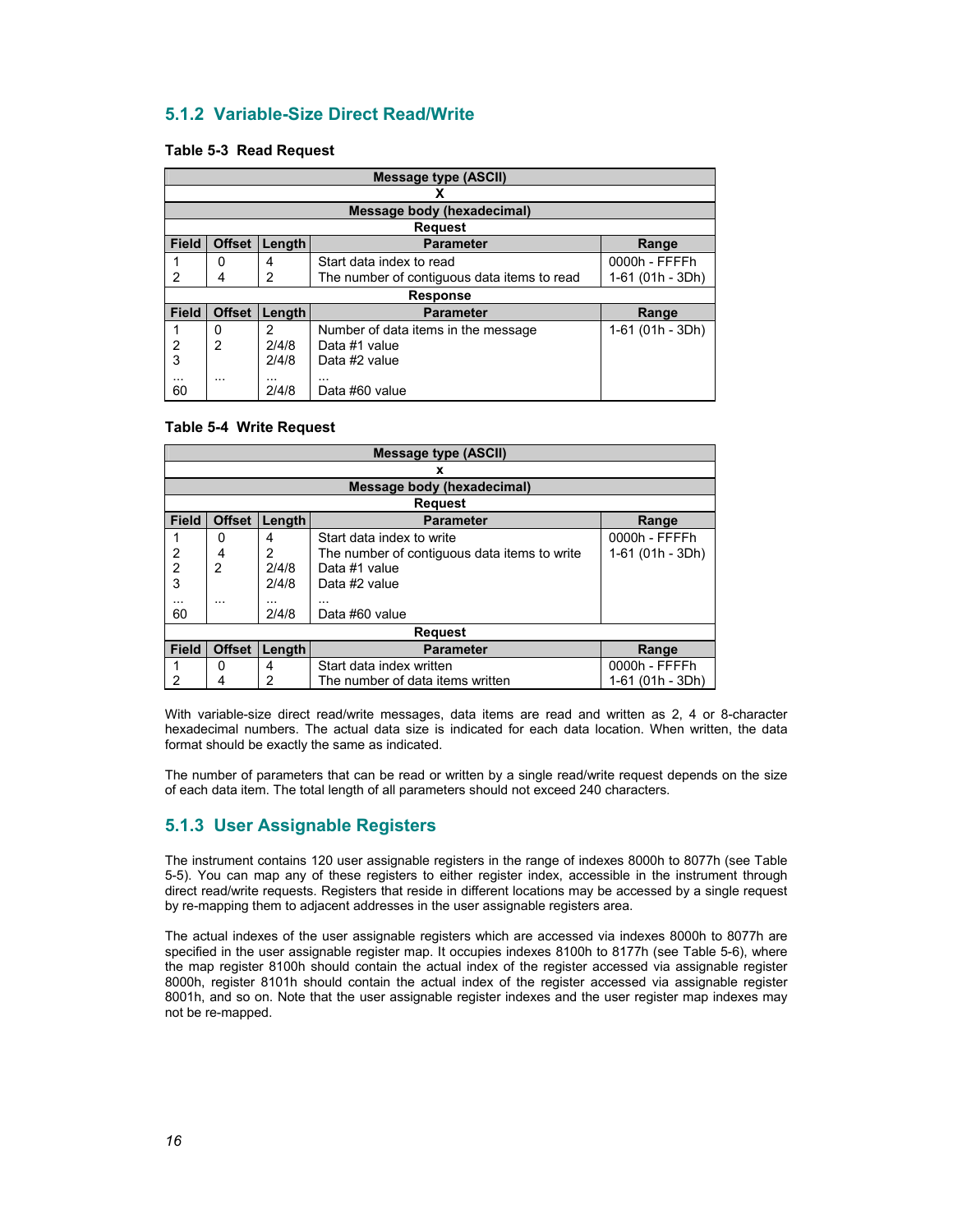| Data index<br>(hex) | <b>Register contents</b> |            | Length   Direction | Range        |
|---------------------|--------------------------|------------|--------------------|--------------|
| 8000h               | User definable data 0    | $^{\circ}$ | Œ                  | $^\circledR$ |
| 8001h               | User definable data 1    | $^{\circ}$ | Œ                  | $^\circledR$ |
| 8002h               | User definable data 2    | $^{\circ}$ | Œ                  | $^{\circ}$   |
| $\cdots$            | $\cdots$                 | $\cdots$   |                    |              |
| 8077h               | User definable data 119  | $^{\circ}$ | Œ                  |              |

 $$\circled{1}$  - depends on the mapped register$ 

### **Table 5-6 User Assignable Register Map**

| Data index<br>(hex) | <b>Register contents</b>     |          | Length   Direction | Range       |
|---------------------|------------------------------|----------|--------------------|-------------|
| 8100h               | Data index for user data 0   | <b>4</b> | R/W                | 0000h-FFFFh |
| 8101h               | Data index for user data 1   | 4        | R/W                | 0000h-FFFFh |
| 8102h               | Data index for user data 2   | -4       | R/W                | 0000h-FFFFh |
| $\cdots$            | .                            | $\cdots$ |                    |             |
| 8177h               | Data index for user data 119 | <b>4</b> | R/W                | 0000h-FFFFh |

To build your own register map, write to map registers (8100h to 8177h) the actual addresses you want to read from or write to via the assignable area (8000h to 8077h). For example, if you want to read registers 0C00h (real-time voltage of phase A) and 1700h (kWh import) via indexes 8000h-8001h, do the following:

- write 0C00h to register 8100h

- write 1700h to register 8101h

Reading from registers 8000h-8001h will return the voltage reading in register 8000h, and the kWh reading in register 8001h.

### **5.2 Extended Data Registers**

| <b>Parameter</b>                              | <b>Data</b> | Length         | Direc- | <b>Unit</b> | Range 1        |
|-----------------------------------------------|-------------|----------------|--------|-------------|----------------|
|                                               | index       |                | tion   |             |                |
| <b>None</b>                                   |             |                |        |             |                |
| None                                          | 0000h       | $\overline{4}$ | R      |             | 0              |
| <b>Relays</b>                                 |             |                |        |             |                |
| Relay status                                  | 0800h       | $\overline{4}$ | R      |             | see Table 4-12 |
| <b>Event/time counters</b>                    |             |                |        |             |                |
| Counter#1                                     | 0A00h       | 8              | R/W    |             | 0 to 99999     |
| Counter #2                                    | 0A01h       | 8              | R/W    |             | 0 to 99999     |
| Counter #3                                    | 0A02h       | 8              | R/W    |             | 0 to 99999     |
| Counter#4                                     | 0A03h       | 8              | R/W    |             | 0 to 99999     |
| Real-time values per phase (power values - P) |             |                |        |             |                |
| Voltage L1/L12 4                              | 0C00h       | 8              | R      | V           | 0 to Vmax      |
| Voltage L2/L23 4                              | 0C01h       | 8              | R      | V           | 0 to Vmax      |
| Voltage L3/L31 4                              | 0C02h       | 8              | R      | ν           | 0 to Vmax      |
| Current L1                                    | 0C03h       | 8              | R      | A           | 0 to Imax      |
| Current L <sub>2</sub>                        | 0C04h       | 8              | R      | A           | 0 to Imax      |
| Current L <sub>3</sub>                        | 0C05h       | 8              | R      | A           | 0 to Imax      |
| kW <sub>L1</sub>                              | 0C06h       | 8              | R      | kW          | -Pmax to Pmax  |
| kW <sub>L2</sub>                              | 0C07h       | 8              | R      | kW          | -Pmax to Pmax  |
| kW L3                                         | 0C08h       | 8              | R      | kW          | -Pmax to Pmax  |
| kvar <sub>L1</sub>                            | 0C09h       | 8              | R      | kvar        | -Pmax to Pmax  |
| kvar L <sub>2</sub>                           | 0C0Ah       | 8              | R      | kvar        | -Pmax to Pmax  |
| kvar L <sub>3</sub>                           | 0C0Bh       | 8              | R      | kvar        | -Pmax to Pmax  |
| kVAL1                                         | 0C0Ch       | 8              | R      | <b>kVA</b>  | 0 to Pmax      |
| kVAL <sub>2</sub>                             | 0C0Dh       | 8              | R      | <b>kVA</b>  | 0 to Pmax      |

#### **Table 5-7 Extended Data Table**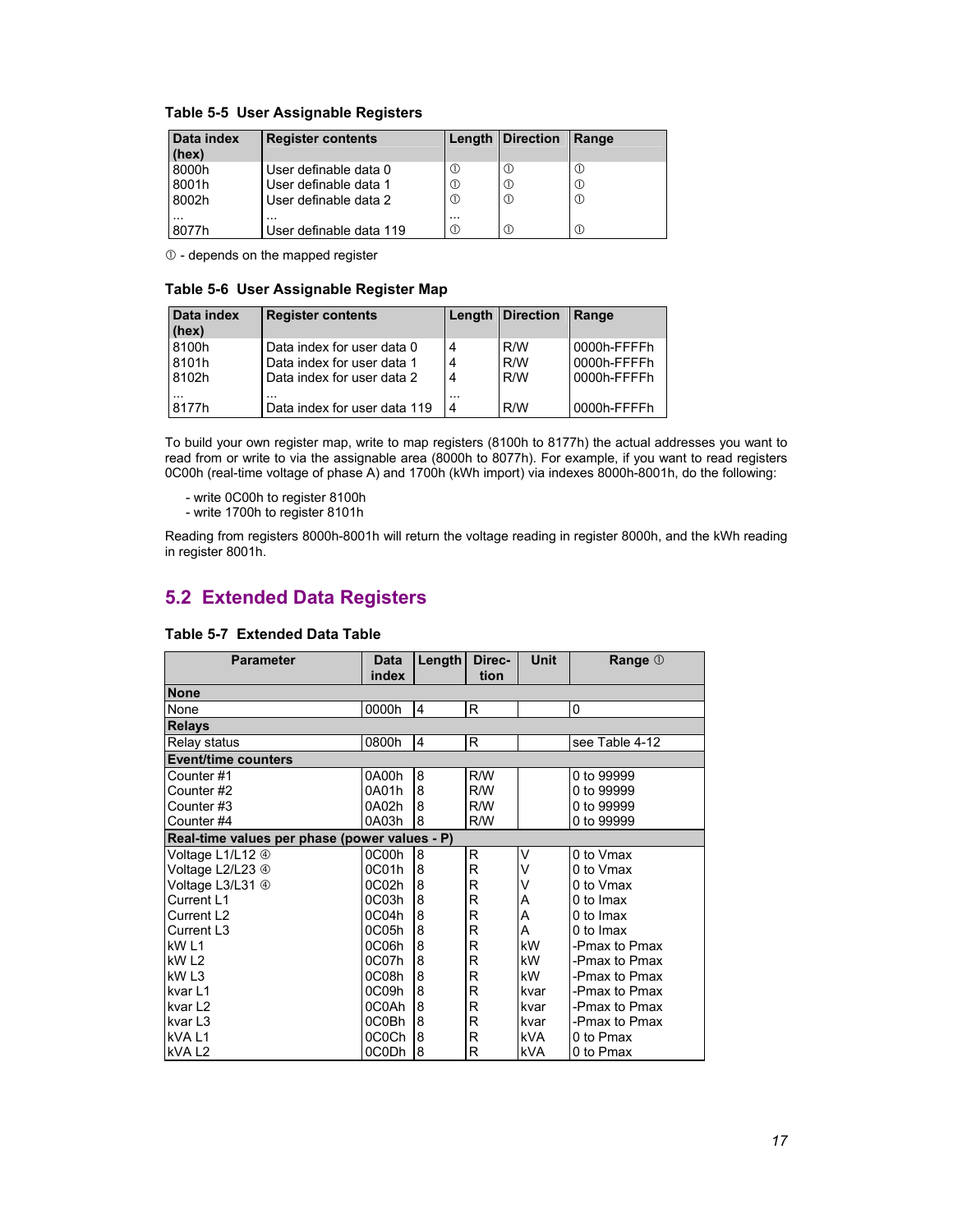| <b>Parameter</b>                            | Data           | Length                  | Direc-  | Unit         | Range 1                        |
|---------------------------------------------|----------------|-------------------------|---------|--------------|--------------------------------|
|                                             | index          |                         | tion    |              |                                |
| kVA L3                                      | 0C0Eh          | 8                       | R       | kVA          | 0 to Pmax                      |
| Power factor L1                             | 0C0Fh          | $\overline{4}$          | R       | 0.001        | -999 to 1000                   |
| Power factor L2                             | 0C10h          | $\overline{4}$          | R       | 0.001        | -999 to 1000                   |
| Power factor L3                             | 0C11h          | $\overline{4}$          | R       | 0.001        | -999 to 1000                   |
| Reserved                                    | 0C12h          | $\overline{4}$          | R       |              |                                |
| Reserved                                    | 0C13h          | 4                       | R       |              |                                |
| Reserved                                    | 0C14h          | $\overline{4}$          | R       |              |                                |
| Reserved                                    | 0C15h          | $\overline{4}$          | R       |              |                                |
| Reserved                                    | 0C16h          | 4                       | R       |              |                                |
| Reserved                                    | 0C17h          | 4                       | R       |              |                                |
| Reserved                                    | 0C18h          | 4                       | R       |              |                                |
| Reserved                                    | 0C19h          | $\overline{4}$          | R       |              |                                |
| Reserved                                    | 0C1Ah          | $\overline{4}$          | R       |              |                                |
| Reserved                                    | 0C1Bh          | 4                       | R       |              |                                |
| Reserved                                    | 0C1Ch          | 4                       | R       |              |                                |
| Reserved                                    | 0C1Dh          | $\overline{4}$          | R       |              |                                |
| Voltage L12                                 | 0C1Eh          | 8                       | R       | v            | 0 to Vmax                      |
| Voltage L23                                 | 0C1Fh          | $\boldsymbol{8}$        | R       | V            | 0 to Vmax                      |
| Voltage L31                                 | 0C20h          | $\boldsymbol{8}$        | R       | v            | 0 to Vmax                      |
| Real-time total values (P)                  |                |                         |         |              |                                |
| Total kW                                    | 0F00h          | 8                       | R       | kW           | -Pmax to Pmax                  |
| Total kvar                                  | 0F01h          | 8                       | R       | kvar         | -Pmax to Pmax                  |
| Total kVA                                   | 0F02h          | 8                       | R       | kVA.         | 0 to Pmax                      |
| <b>Total PF</b>                             | 0F03h          | 4                       | R       | 0.001        | -999 to 1000                   |
| Reserved                                    | 0F04h          | $\overline{4}$          | R       |              | 0                              |
| Reserved                                    | 0F05h          | 4                       | R       |              | 0                              |
| <b>Real-time auxiliary values</b>           |                |                         |         |              |                                |
| Reserved                                    | 1000h          | $\boldsymbol{8}$        | R       |              | 0                              |
| Neutral current                             | 1001h          | $\bf{8}$                | R       | A            | 0 to Imax                      |
| Frequency 3                                 | 1002h          | $\overline{4}$          | R       |              | 0.01 Hz 0 to 10000             |
| Voltage unbalance (P)                       | 1003h          | $\overline{4}$          | R       | $\%$         | 0 to 300                       |
| Current unbalance (P)                       | 1004h          | 4                       | R       | $\%$         | 0 to 300                       |
| Average values per phase (power values - P) |                |                         |         |              |                                |
| Voltage L1/L12 4                            | 1100h          | $\boldsymbol{8}$        | R       | V            | 0 to Vmax                      |
| Voltage L2/L23 4                            | 1101h          | 8                       | R       | V            | 0 to Vmax                      |
| Voltage L3/L31 4                            | 1102h          | 8                       | R       | V            | 0 to Vmax                      |
| Current L1                                  | 1103h          | 8                       | R       | A            | 0 to Imax                      |
| Current L2                                  | 1104h          | 8                       | R       | A            | 0 to Imax                      |
| Current L3                                  | 1105h          | 8                       | R       | A            | 0 to Imax                      |
| kW L1                                       | 1106h          | 8                       | R       | kW           | -Pmax to Pmax                  |
| kW L2<br>kW <sub>L3</sub>                   | 1107h<br>1108h | 8<br>$\boldsymbol{8}$   | R<br>R  | kW<br>kW     | -Pmax to Pmax                  |
| kvar L1                                     | 1109h          | 8                       | R       |              | -Pmax to Pmax<br>-Pmax to Pmax |
|                                             |                |                         |         | kvar         |                                |
| kvar L2<br>kvar L3                          | 110Ah<br>110Bh | 8<br>$\bf 8$            | R.<br>R | kvar<br>kvar | -Pmax to Pmax<br>-Pmax to Pmax |
| kVAL1                                       | 110Ch          | 8                       | R       | <b>kVA</b>   | 0 to Pmax                      |
| kVA L <sub>2</sub>                          | 110Dh          | $\bf 8$                 | R.      | <b>kVA</b>   | 0 to Pmax                      |
| kVAL3                                       | 110Eh          | $\bf 8$                 | R       | <b>kVA</b>   | 0 to Pmax                      |
| Power factor L1                             | 110Fh          | $\overline{\mathbf{4}}$ | R       | 0.001        | -999 to 1000                   |
| Power factor L2                             | 1110h          | 4                       | R       | 0.001        | -999 to 1000                   |
| Power factor L3                             | 1111h          | 4                       | R       | 0.001        | -999 to 1000                   |
| Reserved                                    | 1112h          | $\overline{4}$          | R       |              |                                |
| Reserved                                    | 1113h          | 4                       | R       |              |                                |
| Reserved                                    | 1114h          | 4                       | R       |              |                                |
| Reserved                                    | 1115h          | $\overline{4}$          | R       |              |                                |
| Reserved                                    | 1116h          | $\overline{\mathbf{4}}$ | R       |              |                                |
| Reserved                                    | 1117h          | 4                       | R       |              |                                |
| Reserved                                    | 1118h          | 4                       | R       |              |                                |
| Reserved                                    | 1119h          | 4                       | R       |              |                                |
| Reserved                                    | 111Ah          | $\overline{4}$          | R       |              |                                |
|                                             |                |                         |         |              |                                |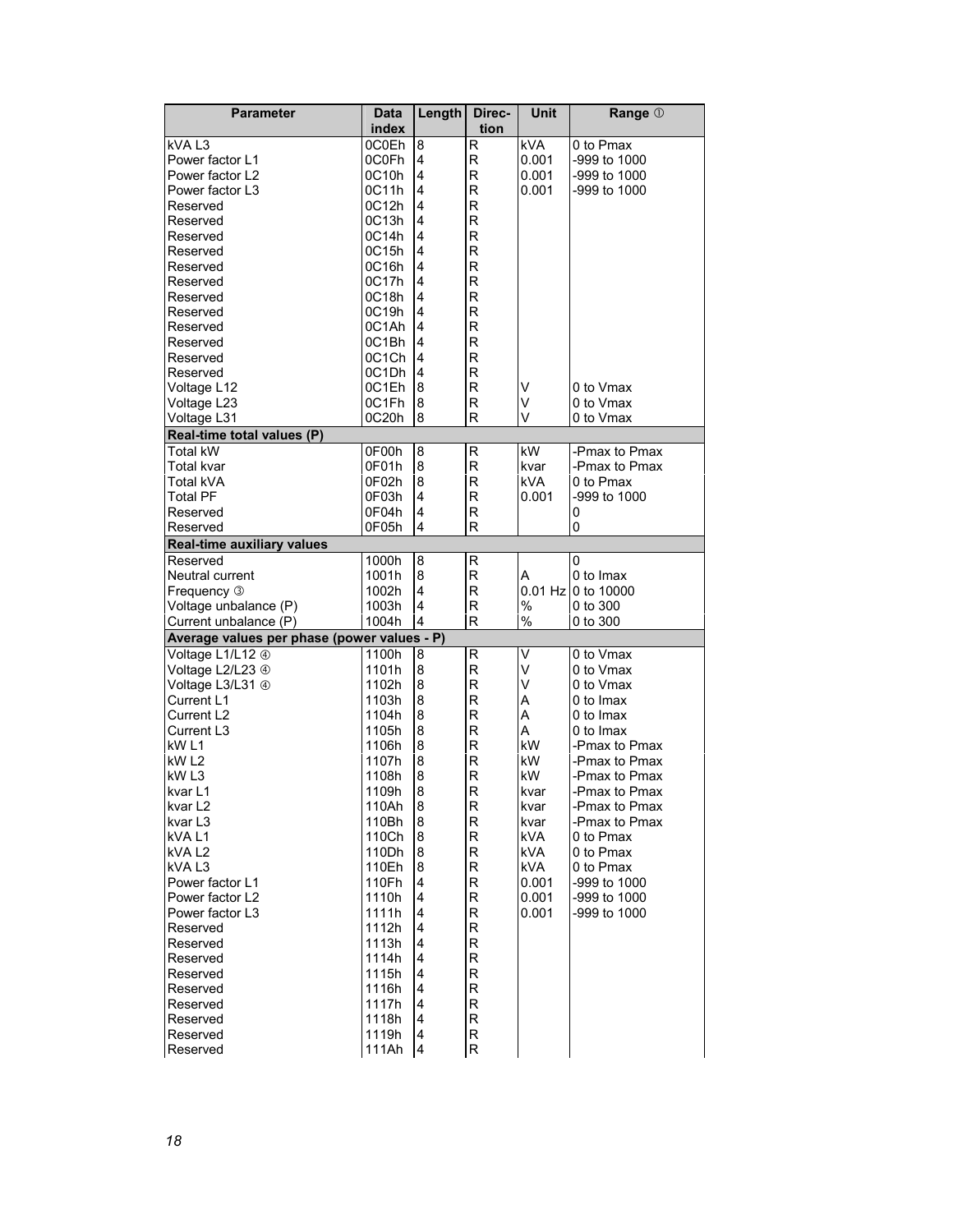| <b>Parameter</b>                | Data           | Length         | Direc-       | Unit          | Range 1                  |
|---------------------------------|----------------|----------------|--------------|---------------|--------------------------|
|                                 | index          |                | tion         |               |                          |
| Reserved                        | 111Bh          | 4              | R            |               |                          |
| Reserved                        | 111Ch          | 4              | R            |               |                          |
| Reserved                        | 111Dh          | $\overline{4}$ | R            |               |                          |
| Voltage L12                     | 110Eh          | 8              | R            | V             | 0 to Vmax                |
| Voltage L23                     | 110Fh          | 8              | R            | V             | 0 to Vmax                |
| Voltage L31                     | 1120h          | 8              | R            | V             | 0 to Vmax                |
| Average total values (P)        |                |                |              |               |                          |
| Total kW                        | 1400h          | 8              | R            | kW            | -Pmax to Pmax            |
| Total kvar                      | 1401h          | 8              | R            | kvar          | -Pmax to Pmax            |
| Total kVA                       | 1402h          | 8              | $\mathsf{R}$ | kVA.          | 0 to Pmax                |
| Total PF                        | 1403h          | 4              | R            | 0.001         | -999 to 1000             |
| Reserved                        | 1404h          | $\overline{4}$ | R            |               | 0                        |
| Reserved                        | 1405h          | $\overline{4}$ | R            |               | 0                        |
| <b>Average auxiliary values</b> |                |                |              |               |                          |
| Reserved                        | 1500h          | 8              | R            |               | 0                        |
| Neutral current                 | 1501h          | 8              | R            | A             | 0 to Imax                |
| Frequency 3                     | 1502h          | 4              | R            |               | 0.01 Hz 0 to 10000       |
| Voltage unbalance (P)           | 1503h          | 4              | R            | $\frac{0}{0}$ | $0$ to $300$             |
| Current unbalance (P)           | 1504h          | 4              | R            | $\%$          | 0 to 300                 |
| <b>Present demands</b>          |                |                |              |               |                          |
| Volt demand L1/L12 (P) 4        | 1600h          | 8              | R            | V             | 0 to Vmax                |
| Volt demand L2/L23 (P) 4        | 1601h          | 8              | $\mathsf{R}$ | V             | 0 to Vmax                |
| Volt demand L3/L31 (P) 4        | 1602h          | 8              | R            | V             | 0 to Vmax                |
| Ampere demand L1                | 1603h          | 8              | R            | A             | 0 to Imax                |
| Ampere demand L2                | 1604h          | 8              | R            | A             | 0 to Imax                |
| Ampere demand L3                | 1605h          | 8              | R            | A             | 0 to Imax                |
| Block kW demand (E)             | 1606h          | 8              | R            | kW            | 0 to Pmax                |
| Reserved                        | 1607h          | 8              | R            |               | 0                        |
| Block kVA demand (E)            | 1608h          | 8              | R            | kVA           | 0 to Pmax                |
| Sliding window kW demand (E)    | 1609h          | 8              | R            | kW            | 0 to Pmax                |
| Reserved                        | 160Ah          | 8              | R            |               | 0                        |
| Sliding window kVA demand (E)   | 160Bh          | 8              | R            | kVA           | 0 to Pmax                |
| Reserved                        | 160Ch          | 8              | R            |               | 0                        |
| Reserved                        | 160Dh          | 8              | R            |               | 0                        |
| Reserved                        | 160Eh          | 8              | R            |               | 0                        |
| Accumulated kW demand (E)       | 160Fh          | 8              | R            | kW            | 0 to Pmax                |
| Reserved                        | 1610h          | 8              | R            |               | 0                        |
| Accumulated kVA demand (E)      | 1611h          | 8              | R            | kVA           | 0 to Pmax                |
| Predicted sliding window kW     | 1612h          | 8              | R            | kW.           | 0 to Pmax                |
| demand(E)                       |                |                |              |               |                          |
| Reserved                        | 1613h          | 8              | R            |               | 0                        |
| Predicted sliding window kVA    | 1614h          | 8              | $\mathsf{R}$ | kVA           | 0 to Pmax                |
| demand (E)                      |                |                |              |               |                          |
| PF at maximum sliding window    | 1615h          | 4              | R            | 0.001         | 0 to 1000                |
| kVA demand (E)                  |                |                |              |               |                          |
| Total energies (E)              |                |                |              |               |                          |
| kWh import                      | 1700h          | 8              | R            | kWh           | 0 to $10^{8}-1$          |
| kWh export                      | 1701h          | 8              | R            | kWh           | 0 to 108-1               |
| Reserved                        | 1702h          | 8              | R            |               | 0                        |
| Reserved                        | 1703h<br>1704h | 8              | R            |               | 0                        |
| kvarh import                    |                | 8              | R            | kvarh         | 0 to 108-1               |
| kvarh export<br>Reserved        | 1705h<br>1706h | 8<br>8         | R<br>R       | kvarh         | 0 to $10^{8} - 1$        |
|                                 | 1707h          |                |              |               | 0                        |
| Reserved                        |                | 8              | R            |               | 0                        |
| kVAh total                      | 1708h          | 8              | R            | kVAh          | 0 to 108-1               |
| Phase energies (E)              |                |                |              |               |                          |
| kWh import L1                   | 1800h          | 8              | R            | kWh           | 0 to 108-1               |
| kWh import L2                   | 1801h          | 8              | R<br>R       | kWh<br>kWh    | 0 to 108-1<br>0 to 108-1 |
| kWh import L3                   | 1802h          | 8              |              |               |                          |
| kvarh import (inductive) L1     | 1803h          | 8              | R            | kvarh         | 0 to 108-1               |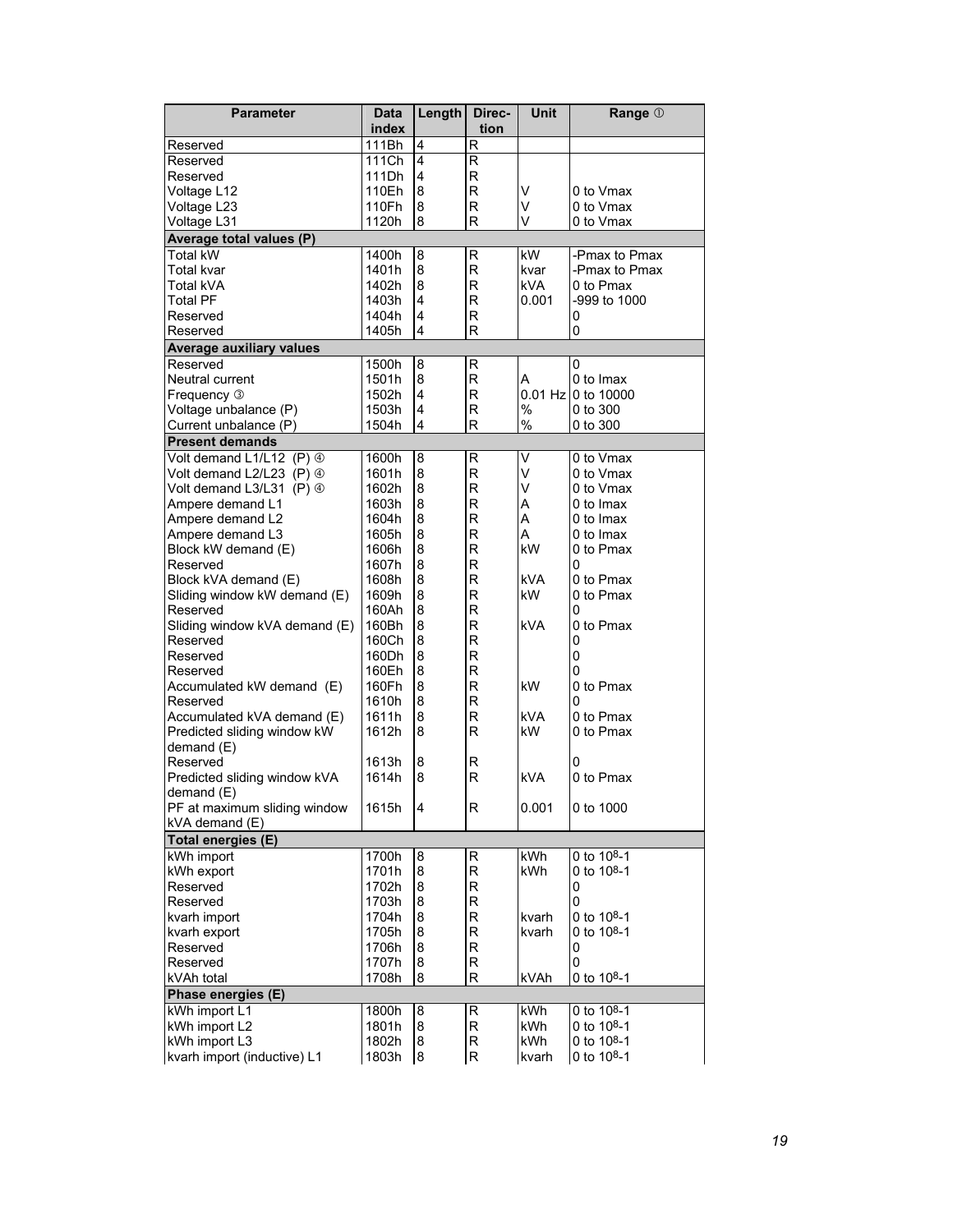| <b>Parameter</b>                       | Data<br>index  | Length           | Direc-<br>tion | Unit       | Range 1                 |
|----------------------------------------|----------------|------------------|----------------|------------|-------------------------|
| kvarh import (inductive) L2            | 1804h          | 8                | R              | kvarh      | 0 to 108-1              |
| kvarh import (inductive) L3            | 1805h          | 8                | R              | kvarh      | 0 to 108-1              |
| kVAh L1                                | 1806h          | 8                | $\mathsf{R}$   | kVAh       | 0 to $10^{8} - 1$       |
| kVAh L <sub>2</sub>                    | 1807h          | 8                | R              | kVAh       | 0 to 10 <sup>8</sup> -1 |
| kVAh L3                                | 1808h          | 8                | $\mathsf{R}$   | kVAh       | 0 to $10^{8} - 1$       |
| <b>Reserved</b>                        |                |                  |                |            |                         |
| Reserved                               | 2900h          | 8                | R              |            |                         |
| Reserved                               | 2901h          | 8                | R              |            |                         |
| Reserved                               | 2902h          | 8                | R              |            |                         |
| Reserved                               | 2903h          | 8                | R              |            |                         |
| Reserved                               | 2904h          | 8                | R              |            |                         |
| Reserved                               | 2905h          | 8                | R              |            |                         |
| Reserved                               | 2906h          | 8                | $\mathsf{R}$   |            |                         |
| Reserved                               | 2907h          | 8                | $\mathsf{R}$   |            |                         |
| Reserved                               | 2908h          | 8                | $\mathsf{R}$   |            |                         |
| Reserved                               | 2909h          | 8                | R              |            |                         |
| Reserved                               | 290Ah          | 8                | $\mathsf{R}$   |            |                         |
| Reserved                               | 290Bh          | 8                | R              |            |                         |
| Reserved                               | 290Ch          | 8                | $\mathsf{R}$   |            |                         |
| Reserved                               | 290Dh          | 8                | $\mathsf{R}$   |            |                         |
| Reserved                               | 290Eh          | 8                | $\mathsf{R}$   |            |                         |
| Reserved                               | 290Fh          | 4                | $\mathsf{R}$   |            |                         |
| Reserved                               | 2910h          | 4                | R              |            |                         |
| Reserved                               | 2911h          | 4                | R              |            |                         |
| <b>Reserved</b>                        |                |                  |                |            |                         |
| Reserved                               | 2A00h          | 8                | R              |            |                         |
| Reserved                               | 2A01h          | 8                | $\mathsf{R}$   |            |                         |
| Reserved                               | 2A02h          | 8                | $\mathsf{R}$   |            |                         |
| Reserved                               | 2A03h          | 4                | R              |            |                         |
| Minimum real-time values per phase (M) |                |                  |                |            |                         |
| Voltage L1/L12 4                       | 2C00h          | 8                | R<br>R         | ٧          | 0 to Vmax               |
| Voltage L2/L23 4                       | 2C01h<br>2C02h | 8                | R              | V<br>V     | 0 to Vmax<br>0 to Vmax  |
| Voltage L3/L31 4<br>Current L1 (P)     | 2C03h          | 8<br>8           | R              | A          | 0 to Imax               |
| Current L <sub>2</sub> (P)             | 2C04h          | $\bf 8$          | R              | A          | 0 to Imax               |
| Current L3 (P)                         | 2C05h          | 8                | R              | Α          | 0 to Imax               |
| Minimum real-time total values (M) (P) |                |                  |                |            |                         |
| <b>Total kW</b>                        | 2D00h          | 8                | R              | kW         | -Pmax to Pmax           |
| Total kvar                             | 2D01h          | 8                | R              | kvar       | -Pmax to Pmax           |
| Total kVA                              | 2D02h          | 8                | R              | <b>kVA</b> | 0 to Pmax               |
| Total PF 2                             | 2D03h          | 4                | R              | 0.001      | 0 to 1000               |
| Minimum real-time auxiliary values (M) |                |                  |                |            |                         |
| Reserved                               | 2E00h          | 8                | R              |            | $\Omega$                |
| Neutral current (P)                    | 2E01h          | $\boldsymbol{8}$ | R              | Α          | 0 to Imax               |
| Frequency (P) 3                        | 2E02h          | 4                | R.             |            | 0.01 Hz 0 to 10000      |
| Minimum demands (M) - Reserved         |                |                  |                |            |                         |
| Reserved                               | 2F00h          | 8                | R              |            | 0                       |
| Reserved                               | 2F01h          | 8                | R              |            | 0                       |
| Reserved                               | 2F02h          | 8                | R              |            | 0                       |
| Reserved                               | 2F03h          | 8                | R              |            | 0                       |
| Reserved                               | 2F04h          | 8                | R              |            | 0                       |
| Reserved                               | 2F05h          | 8                | R              |            | 0                       |
| Reserved                               | 2F06h          | 8                | R              |            | 0                       |
| Reserved                               | 2F07h          | 8                | R              |            | 0                       |
| Reserved                               | 2F08h          | 8                | R              |            | 0                       |
| Reserved                               | 2F09h          | 8                | R              |            | 0                       |
| Reserved                               | 2F0Ah          | 8                | R              |            | 0                       |
| Reserved                               | 2F0Bh          | 8                | R              |            | 0                       |
| Maximum real-time values per phase (M) |                |                  |                |            |                         |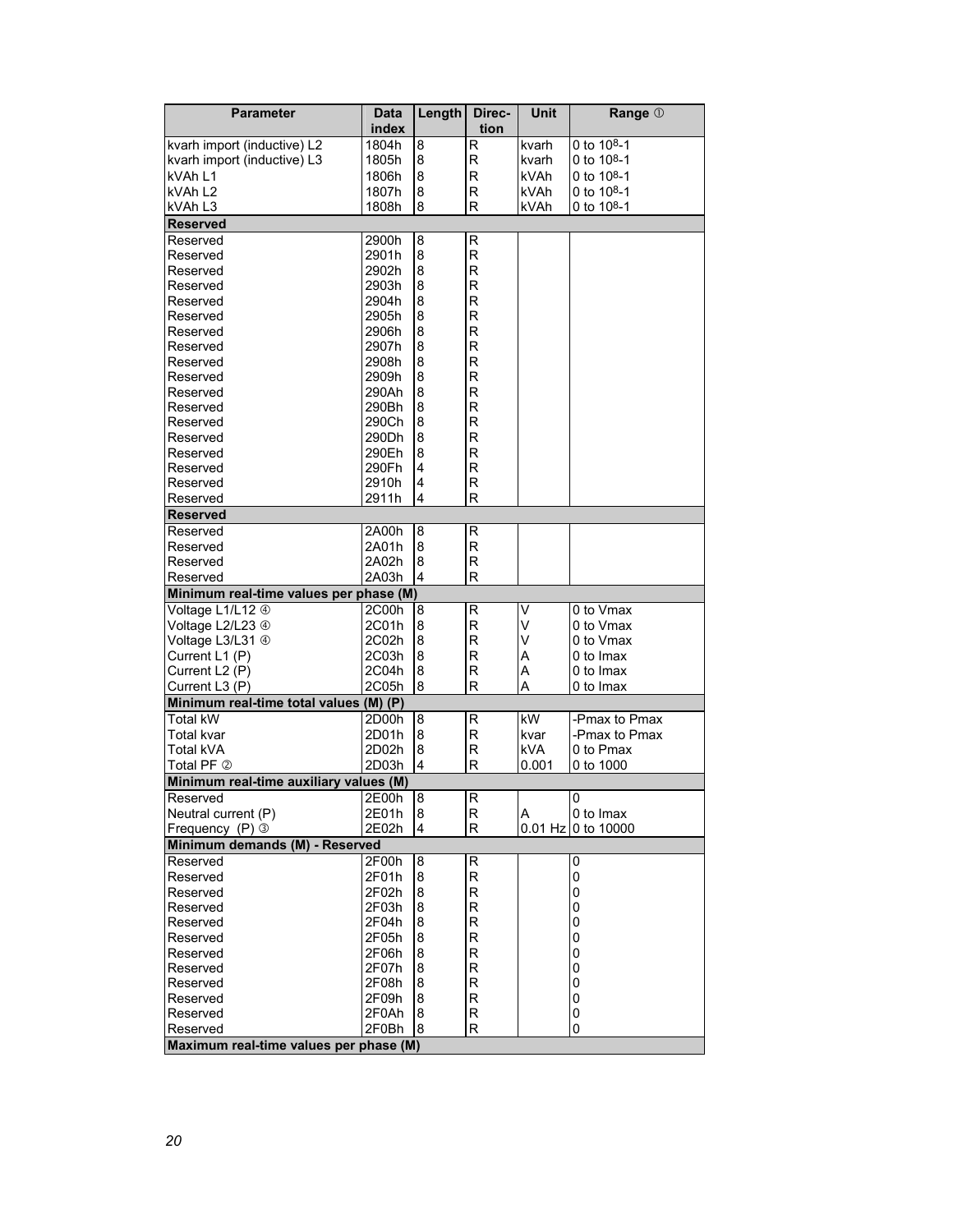| <b>Parameter</b>                             | <b>Data</b> | Length                  | Direc- | Unit       | Range 1            |  |
|----------------------------------------------|-------------|-------------------------|--------|------------|--------------------|--|
|                                              | index       |                         | tion   |            |                    |  |
| Voltage L1/L12 4                             | 3400h       | 8                       | R      | V          | 0 to Vmax          |  |
| Voltage L2/L23 4                             | 3401h       | 8                       | R      | v          | 0 to Vmax          |  |
| Voltage L3/L31 4                             | 3402h       | 8                       | R      | V          | 0 to Vmax          |  |
| Current L1 (P)                               | 3403h       | 8                       | R      | A          | 0 to Imax          |  |
| Current L2 (P)                               | 3404h       | 8                       | R      | А          | 0 to Imax          |  |
| Current L3 (P)                               | 3405h       | 8                       | R      | A          | 0 to Imax          |  |
| Maximum real-time total values (M) (P)       |             |                         |        |            |                    |  |
| Total kW                                     | 3500h       | 8                       | R      | kW.        | -Pmax to Pmax      |  |
| Total kvar                                   | 3501h       | 8                       | R      | kvar       | -Pmax to Pmax      |  |
| Total kVA                                    | 3502h       | 8                       | R      | kVA.       | 0 to Pmax          |  |
| Total PF 2                                   | 3503h       | $\overline{\mathbf{4}}$ | R      | 0.001      | 0 to 1000          |  |
| Maximum real-time auxiliary values (M)       |             |                         |        |            |                    |  |
| Reserved                                     | 3600h       | 8                       | R      |            | 0                  |  |
| Neutral current (P)                          | 3601h       | 8                       | R      | A          | 0 to Imax          |  |
| Frequency $(P)$ 3                            | 3602h       | 4                       | R      |            | 0.01 Hz 0 to 10000 |  |
| <b>Maximum demands (M)</b>                   |             |                         |        |            |                    |  |
| Max. volt demand L1/L12 (P) 4                | 3700h       | 8                       | R      |            | 0 to Vmax          |  |
| Max. volt demand $L2/L23$ (P) $\circledcirc$ | 3701h       | 8                       | R      |            | 0 to Vmax          |  |
| Max. volt demand L3/L31 (P) 4                | 3702h       | 8                       | R      |            | 0 to Vmax          |  |
| Max. ampere demand L1                        | 3703h       | 8                       | R      | A          | 0 to Imax          |  |
| Max. ampere demand L2                        | 3704h       | 8                       | R      | A          | 0 to Imax          |  |
| Max. ampere demand L3                        | 3705h       | 8                       | R      | A          | 0 to Imax          |  |
| Reserved                                     | 3706h       | 8                       | R      |            | 0                  |  |
| Reserved                                     | 3707h       | 8                       | R      |            | 0                  |  |
| Reserved                                     | 3708h       | 8                       | R      |            | 0                  |  |
| Maximum sliding window kW                    | 3709h       | 8                       | R      | kW         | 0 to Pmax          |  |
| demand (E)                                   |             |                         |        |            |                    |  |
| Reserved                                     | 370Ah       | 8                       | R      |            | 0                  |  |
| Maximum sliding window kVA                   | 370Bh       | 8                       | R      | <b>kVA</b> | 0 to Pmax          |  |
| demand $(E)$                                 |             |                         |        |            |                    |  |

 $O$  For parameter limits, see Note  $O$  to Table 4-1

d New absolute min/max value (lag or lead)

e The actual frequency range is 45.00 - 65.00 Hz

 $\circledast$  When the 4LN3 or 3LN3 wiring mode is selected, the voltages will be line-to-neutral; for any other wiring mode, they will be line-to-line voltages.

(M) These parameters are logged to the Min/Max log

(P) available in the PM130P and PM130E

(E) available in the PM130E

### **5.3 Basic Setup Registers**

### **Table 5-8 Basic Setup Registers**

| <b>Parameter</b>          | <b>Data</b><br>index | Length | <b>Direction</b> | Range                       |
|---------------------------|----------------------|--------|------------------|-----------------------------|
| Wiring mode 1             | 8600h                | 4      | R/W              | $0 = 3OP2$ , $1 = 4LN3$ ,   |
|                           |                      |        |                  | $2 = 3DIR2$ , $3 = 4LL3$ ,  |
|                           |                      |        |                  | $4 = 3OP3$ , $5 = 3LN3$ ,   |
|                           |                      |        |                  | $6 = 3LL3$                  |
| I PT ratio                | 8601h                | 4      | R/W              | 10 to 65000 $\times$ 0.1    |
| CT primary current        | 8602h                | 4      | R/W              | 1 to 50000 A                |
| Power demand period (E)   | 8603h                | 4      | R/W              | 1.2.5.10.15.20.30.60 min    |
|                           |                      |        |                  | $255$ = external            |
|                           |                      |        |                  | synchronization 2           |
| Volt/ampere demand period | 8604h                | 4      | R/W              | 1 to 1800 sec               |
| Averaging buffer size     | 8605h                | 4      | R/W              | 8, 16, 32                   |
| Reset enable/disable      | 8606h                | 4      | R/W              | $0 =$ disable, $1 =$ enable |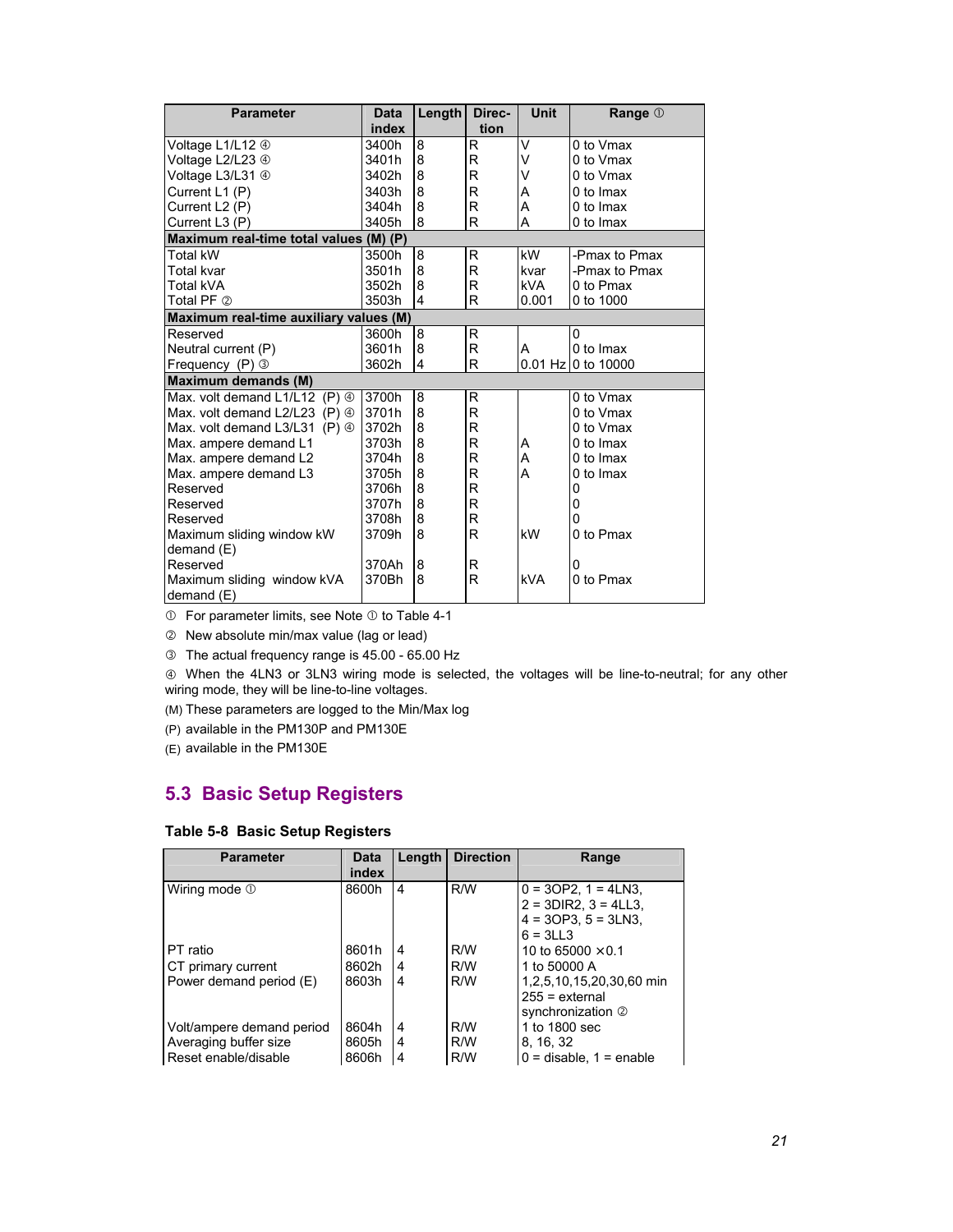| <b>Parameter</b>                    | Data<br>index | Length | <b>Direction</b> | Range         |
|-------------------------------------|---------------|--------|------------------|---------------|
| Reserved                            | 8607h         | 4      | R                | Read as 65535 |
| The number of demand<br>periods (E) | 8608h         | 4      | R/W              | 1 to 15       |
| Reserved                            | 8609h         | 4      | R                | Read as 65535 |
| Reserved                            | 860Ah         | 4      | R                | Read as 65535 |
| Nominal frequency                   | 860Bh         | 4      | R/W              | 50, 60 Hz     |
| Reserved                            | 860Ch         | 4      | R                | Read as 65535 |

 $O$  For the wiring mode options, see Note to Table 4-4

d Synchronization of power demand interval can be made through communications using the Synchronize power demand interval command (see Table 5-28)

(E) available in the PM130E

### **5.4 User Selectable Options Setup**

#### **Table 5-9 User Selectable Options Registers**

| <b>Parameter</b>                     | <b>Data</b> | Length | <b>Direction</b> | Range                        |
|--------------------------------------|-------------|--------|------------------|------------------------------|
|                                      | index       |        |                  |                              |
| Power calculation mode (P)           | 8700h       | 4      | R/W              | $0 =$ using reactive power   |
|                                      |             |        |                  | $1 =$ using non-active power |
| Energy roll value $(E)$ $\odot$      | 8701h       | 4      | R/W              | $0 = 1 \times 10^{4}$        |
|                                      |             |        |                  | $1 = 1 \times 10^5$          |
|                                      |             |        |                  | $2 = 1 \times 10^6$          |
|                                      |             |        |                  | $3 = 1 \times 10^{7}$        |
|                                      |             |        |                  | $4 = 1 \times 10^8$          |
| Phase energy calculation mode<br>(E) | 8702h       | 4      | R/W              | $0 =$ disable, $1 =$ enable  |

(P) available in the PM130P and PM130E (in the PM130, read as 65535)

(E) available in the PM130E (in the PM130 and PM130P, read as 65535)

 $\degree$  For short energy readings (see Table 4-1), the maximum roll value will be 1×10<sup>8</sup> for positive readings and  $1\times10^7$  for negative readings.

### **5.5 Communications Setup**

| <b>Parameter</b> | <b>Data</b><br>index | Length | <b>Direction</b> | Range                                                                                                                                      |
|------------------|----------------------|--------|------------------|--------------------------------------------------------------------------------------------------------------------------------------------|
| Reserved         | 8500h                | 4      | R                | Read as 65535                                                                                                                              |
| Interface        | 8501h                | 4      | R/W              | $2 = RS-485$ (not changeable)                                                                                                              |
| Address          | 8502h                | 4      | R/W              | 0 to 99                                                                                                                                    |
| Baud rate        | 8503h                | 4      | R/W              | $0 = 110$ bps<br>$1 = 300$ bps<br>$2 = 600$ bps<br>$3 = 1200$ bps<br>$4 = 2400$ bps<br>$5 = 4800$ bps<br>$6 = 9600$ bps<br>$7 = 19200$ bps |
| Data format      | 8504h                | 4      | R/W              | $0 = 7$ bits/even parity<br>$1 = 8$ bits/no parity<br>$2 = 8$ bits/even parity                                                             |

#### **Table 5-10 Communications Setup Registers**

When changing the instrument address, baud rate or data format, the new communications parameters will take effect 100 ms after the instrument responds to the master's request.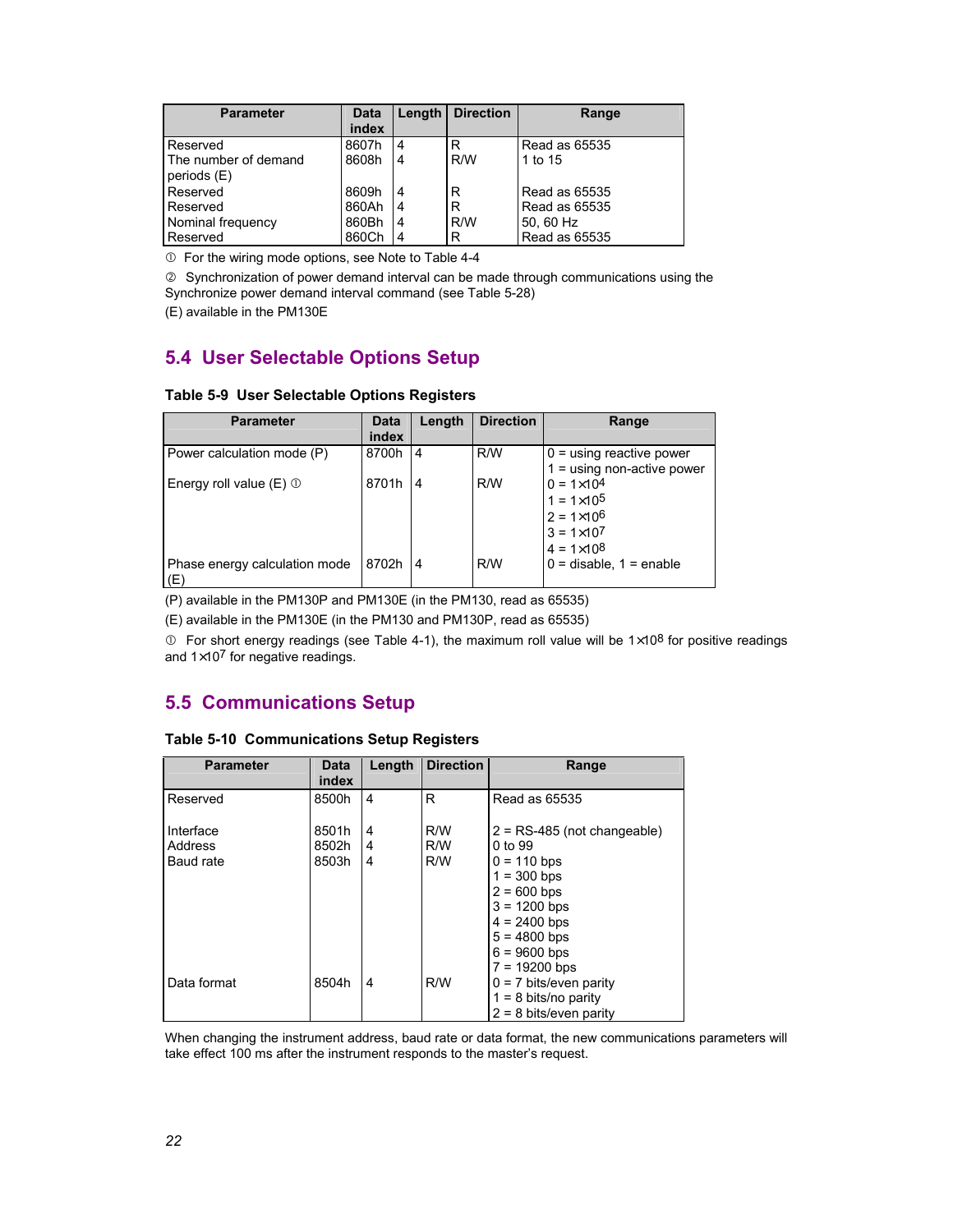### **5.6 Alarm/Event Setpoints**

| <b>Setpoint number</b> | Setup indexes (hex) |
|------------------------|---------------------|
| Setpoint #1            | 8200h-8205h         |
| Setpoint #2            | 8206h-820Bh         |
| Setpoint #3            | 820Ch-8211h         |
| Setpoint #4            | 8212h-8217h         |
| Setpoint #5            | 8218h-821Dh         |
| Setpoint #6            | 821Fh-8223h         |
| Setpoint #7            | 8224h-8229h         |
| Setpoint #8            | 822Ah-822Fh         |
| Setpoint #9            | 8230h-8235h         |
| Setpoint #10           | 8236h-820Bh         |
| Setpoint #11           | 823Ch-8241h         |
| Setpoint #12           | 8242h-8247h         |
| Setpoint #13           | 8248h-824Dh         |
| Setpoint #14           | 824Eh-8253h         |
| Setpoint #15           | 8254h-8259h         |
| Setpoint #16           | 825Ah-825Fh         |

#### **Table 5-11 Setpoint Setup Locations**

### **Table 5-12 Setpoint Setup Registers**

| <b>Parameter</b> | <b>Offset</b> | Length | <b>Direction</b> | Range                        |
|------------------|---------------|--------|------------------|------------------------------|
| ∣ Trigger ID     | $+0$          | 4      | R/W              | see Table 5-13               |
| Action           | $+1$          | 4      | R/W              | see Table 5-14               |
| Operate delay    | $+2$          | 4      | R/W              | $0-9999$ ( $\times$ 0.1 sec) |
| Release delay    | $+3$          | 4      | R/W              | 0-9999 $(x0.1 sec)$          |
| Operate limit    | $+4$          | 8      | R/W              | see Table 5-13               |
| l Release limit  | $+5$          | 8      | R/W              | see Table 5-13               |

- 1. The setpoint is disabled when its trigger parameter is set to NONE. To disable the setpoint, write zero into this register.
- 2. When writing the setpoint registers (except the event when the setpoint is to be disabled), it is recommended to write all the setpoint registers using a single request, or to disable the setpoint before writing into separate registers. Each written value is checked for compatibility with the other setpoint parameters; if the new value does not conform to these, the request will be rejected.
- 3. Operate and release limits for the trigger parameters and their ranges are indicated in Table 5-13. Limits indicated as N/A are read as zeros. When writing, they can be omitted or should be written as zeros.
- 4. When a setpoint action is directed to a relay allocated to output energy pulses, an attempt to re-allocate it for a setpoint will result in a negative response.

| <b>Trigger parameter</b>               | <b>Trigger</b><br>index (hex) | <b>Unit</b> | Range 1   |
|----------------------------------------|-------------------------------|-------------|-----------|
| <b>None</b>                            | 0000h                         |             | N/A       |
| <b>Phase reversal</b>                  |                               |             |           |
| Positive phase rotation reversal 2     | 8901h                         |             | N/A       |
| Negative phase rotation reversal 2     | 8902h                         |             | N/A       |
| High/low real-time values on any phase |                               |             |           |
| High voltage 4                         | 0E00h                         | v           | 0 to Vmax |
| Low voltage $@$                        | 8D00h                         | ν           | 0 to Vmax |
| High current                           | 0E01h                         | Α           | 0 to Imax |

#### **Table 5-13 Setpoint Triggers**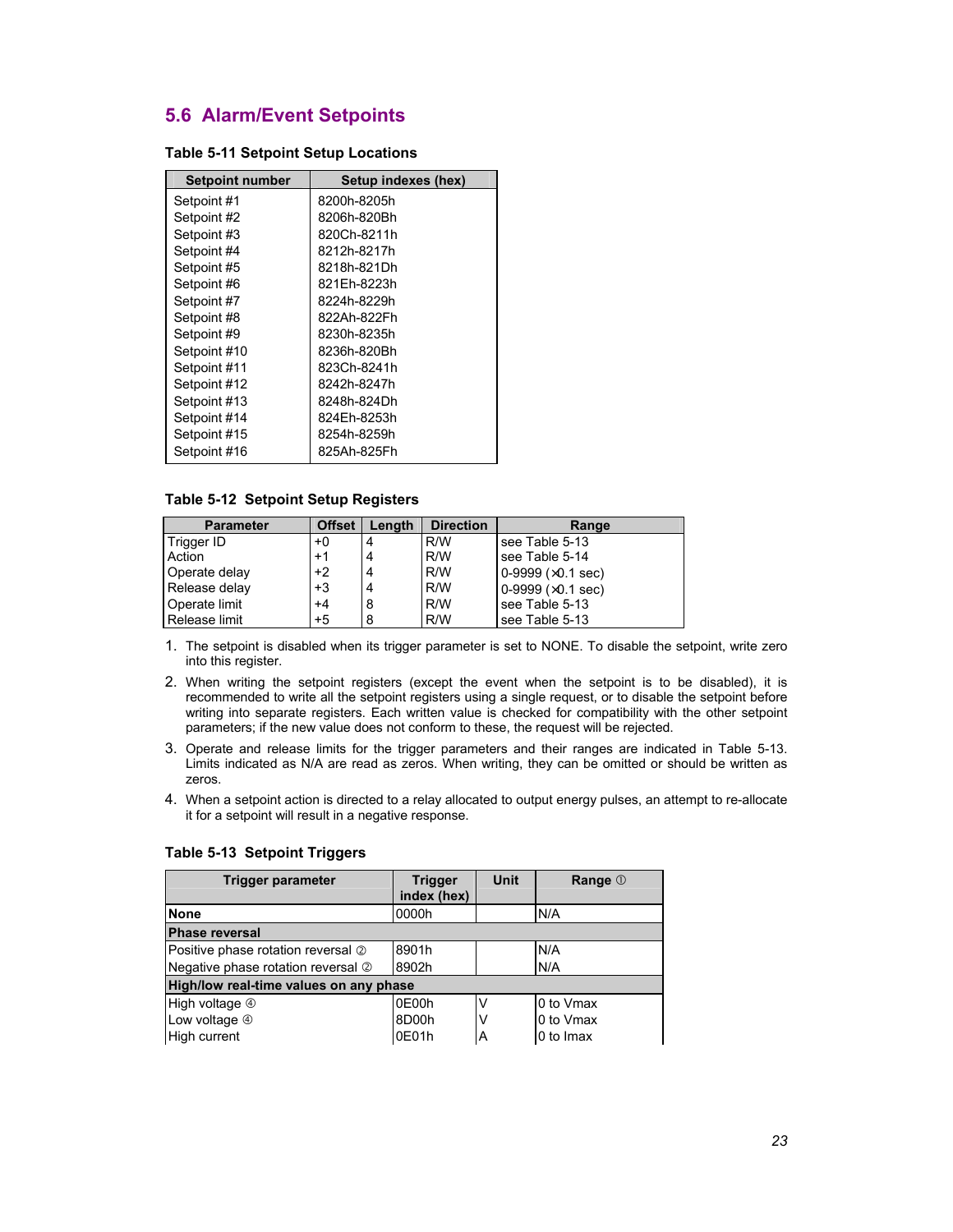| <b>Trigger parameter</b>                     | <b>Trigger</b><br>index (hex) | Unit       | Range 1    |  |  |
|----------------------------------------------|-------------------------------|------------|------------|--|--|
| Low current                                  | 8D01h                         | A          | 0 to Imax  |  |  |
| Reserved                                     | 0E07h                         |            |            |  |  |
| Reserved                                     | 0E08h                         |            |            |  |  |
| Reserved                                     | 0E09h                         |            |            |  |  |
| Reserved                                     | 0E0Ah                         |            |            |  |  |
| High/low real-time auxiliary values          |                               |            |            |  |  |
| High frequency 3                             | 1002h                         | $0.01$ Hz  | 0 to 10000 |  |  |
| Low frequency 3                              | 9002h                         | $0.01$ Hz  | 0 to 10000 |  |  |
| High/low average values per phase            |                               |            |            |  |  |
| High current L1                              | 1103h                         | A          | 0 to Imax  |  |  |
| High current L2                              | 1104h                         | A          | 0 to Imax  |  |  |
| High current L3                              | 1105h                         | A          | 0 to Imax  |  |  |
| Low current L1                               | 9103h                         | A          | 0 to Imax  |  |  |
| Low current L2                               | 9104h                         | A          | 0 to Imax  |  |  |
| Low current L3                               | 9105h                         | А          | 0 to Imax  |  |  |
| High/low average values on any phase         |                               |            |            |  |  |
| High voltage 4                               | 1300h                         | V          | 0 to Vmax  |  |  |
| Low voltage 4                                | 9200h                         | V          | 0 to Vmax  |  |  |
| High current                                 | 0301h                         | A          | 0 to Imax  |  |  |
| Low current                                  | 8201h                         | Α          | 0 to Imax  |  |  |
| High/low average total values (P)            |                               |            |            |  |  |
| High total kW import                         | 1406h                         | kW         | 0 to Pmax  |  |  |
| High total kW export                         | 1407h                         | kW         | 0 to Pmax  |  |  |
| High total kvar import                       | 1408h                         | kvar       | 0 to Pmax  |  |  |
| High total kvar export                       | 1409h                         | kvar       | 0 to Pmax  |  |  |
| High total kVA                               | 1402h                         | kVA        | 0 to Pmax  |  |  |
| Low total PF lag                             | 9404h                         | 0.001      | 0 to 1000  |  |  |
| Low total PF lead                            | 9405h                         | 0.001      | 0 to 1000  |  |  |
| High/low average auxiliary values            |                               |            |            |  |  |
| High neutral current                         | 1501h                         | A          | 0 to Imax  |  |  |
| High frequency 3                             | 1502h                         | $0.01$ Hz  | 0 to 10000 |  |  |
| Low frequency 3                              | 9502h                         | $0.01$ Hz  | 0 to 10000 |  |  |
| <b>High present demands</b>                  |                               |            |            |  |  |
| High volt demand L1/L12 (P) 4                | 1600h                         | V          | 0 to Vmax  |  |  |
| High volt demand L2/L23 $(P)$ $\circledcirc$ | 1601h                         | V          | 0 to Vmax  |  |  |
| High volt demand L3/L31 (P) 4                | 1602h                         | V          | 0 to Vmax  |  |  |
| High ampere demand L1                        | 1603h                         | Α          | 0 to Imax  |  |  |
| High ampere demand L2                        | 1604h                         | A          | 0 to Imax  |  |  |
| High ampere demand L3                        | 1605h                         | A          | 0 to Imax  |  |  |
| High block kW demand (E)                     | 1606h                         | kW         | 0 to Pmax  |  |  |
| High block kVA demand (E)                    | 1608h                         | <b>kVA</b> | 0 to Pmax  |  |  |
| High sliding window kW demand (E)            | 1609h                         | <b>kW</b>  | 0 to Pmax  |  |  |
| High sliding window kVA demand (E)           | 160Bh                         | <b>kVA</b> | 0 to Pmax  |  |  |
| High accumulated kW demand (E)               | 160Fh                         | kW         | 0 to Pmax  |  |  |
| High accumulated kVA demand (E)              | 1611h                         | kVA        | 0 to Pmax  |  |  |
| Predicted kW demand (import) (E)             | 1612h                         | kW         | 0 to Pmax  |  |  |
| Predicted kVA demand (E)                     | 1614h                         | kVA        | 0 to Pmax  |  |  |

 $O$  For parameter limits, see Note  $O$  to Table 4-1

d The setpoint is operated when the actual phase sequence does not match the indicated phase rotation

e The actual frequency range is 45.00 - 65.00 Hz

 $@$  When the 4LN3 or 3LN3 wiring mode is selected, the voltages will be line-to-neutral; for any other wiring mode, they will be line-to-line voltages.

(P) available in the PM130P and PM130E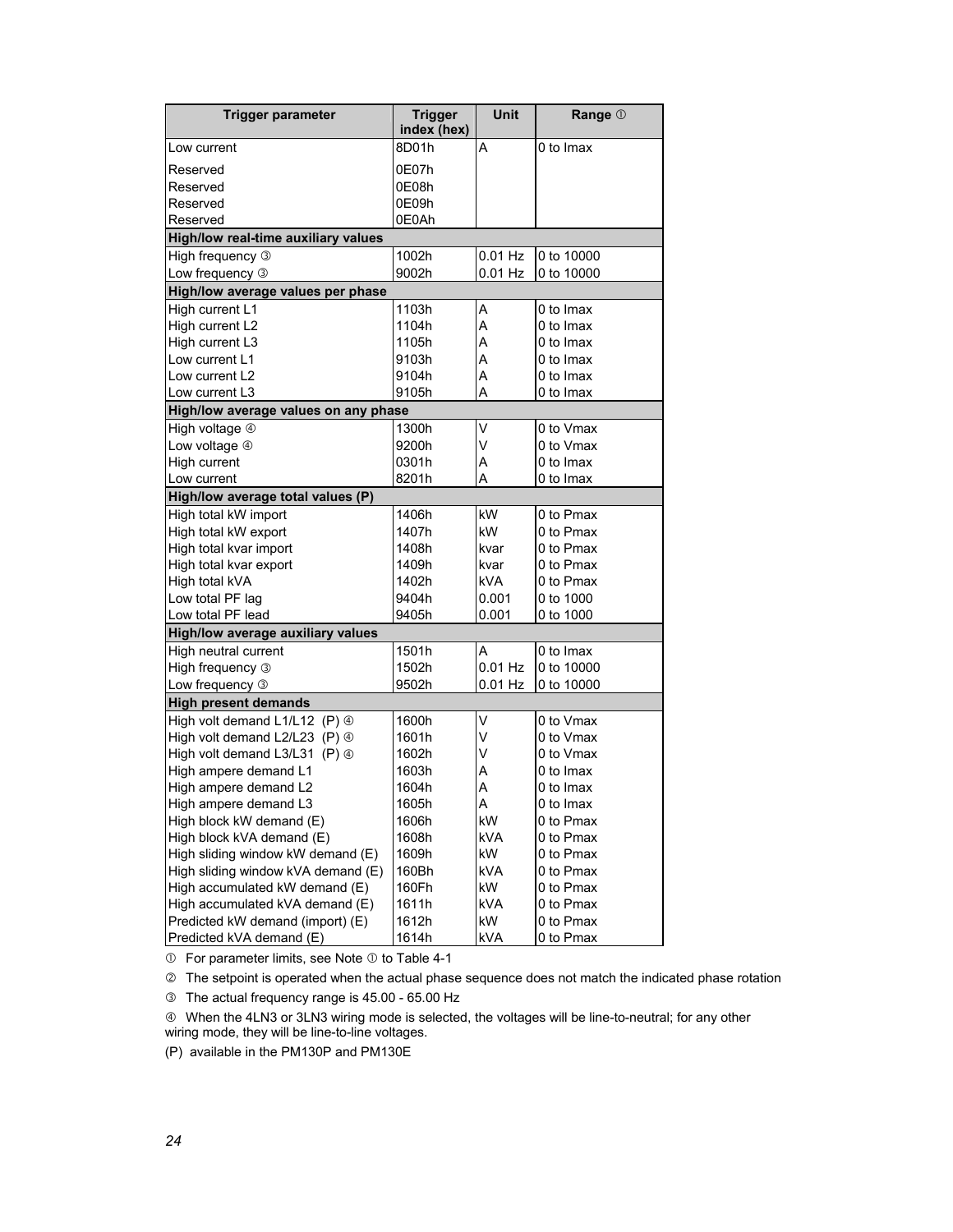(E) available in the PM130E

#### **Table 5-14 Setpoint Actions**

| <b>Action</b>                           | $ID$ (hex) |
|-----------------------------------------|------------|
| No action                               | 0000h      |
| Operate relay                           | 3000h      |
| Increment counter #1                    | 4000h      |
| Increment counter #2                    | 4001h      |
| Increment counter #3                    | 4002h      |
| Increment counter #4                    | 4003h      |
| Count operating time using counter #1 ① | 4400h      |
| Count operating time using counter #2 0 | 4401h      |
| Count operating time using counter #3 ① | 4402h      |
| Count operating time using counter #4 0 | 4403h      |

 $\Phi$  This action converts a common event counter to the time counter which measures time at 0.1 hour resolution while the setpoint is in the operated state. Each time counter has a non-volatile shadow counter which counts time at 1 second resolution before the corresponding time counter is incremented.

### **5.7 Relay Operation Control Registers**

These registers allow the user to manually override relay operation that is normally operated via alarm setpoints.

A relay allocated as a pulsing relay may not be manually operated or released. When a relay is allocated for pulsing, it automatically reverts to normal operation.

### **Table 5-15 Relay Operation Control Registers**

| <b>Parameter</b>     | <b>Data</b><br>index | Length   Direction | Range          |
|----------------------|----------------------|--------------------|----------------|
| Relay control status | 8400h                | R/W                | see Table 5-16 |

#### **Table 5-16 Relay Operation Status**

| <b>Operation status</b> | D |
|-------------------------|---|
| Normal operation        | ŋ |
| Force operate           |   |
| Force release           | o |

### **5.8 Instrument Options Registers**

### **Table 5-17 Instrument Options Registers**

| <b>Parameter</b>   | Data  |    | <b>Length Direction</b> | Range          |
|--------------------|-------|----|-------------------------|----------------|
|                    | index |    |                         |                |
| Options 1 register | 7F00h | 14 | R                       | see Table 5-18 |
| Options 2 register | 7F01h |    | R                       | see Table 5-18 |

### **Table 5-18 Instrument Options**

| <b>Options register</b> | <b>Bit</b> | <b>Description</b>      |
|-------------------------|------------|-------------------------|
| Options1                | 0          | 120V option             |
|                         |            | 690V option             |
|                         | $2 - 4$    | Reserved                |
|                         | 5          | 150% current over-range |
|                         | $6 - 8$    | Reserved                |
|                         | 9          | Relays option           |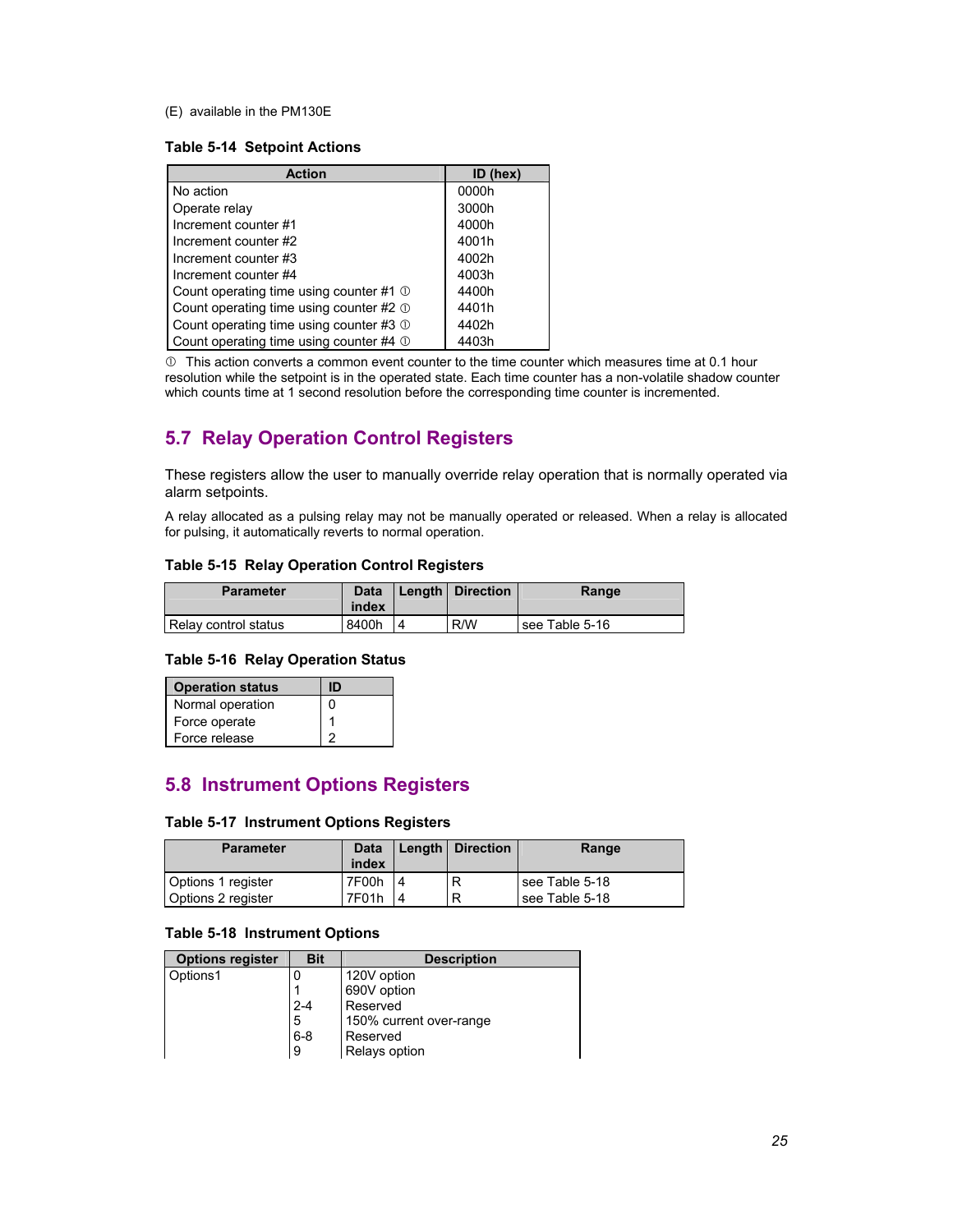|           | 10-15 Reserved                     |
|-----------|------------------------------------|
| Options 2 | $\vert$ 0-2   Number of relays - 1 |
|           | 3-15 Reserved                      |

### **5.9 Extended Status Registers**

#### **Table 5-19 Extended Status Registers**

| <b>Parameter</b> | Data<br>index | Length         | <b>Direction</b> | Range          |
|------------------|---------------|----------------|------------------|----------------|
| Relay status     | 7D00h         | 4              | R                | see Table 4-12 |
| Reserved         | 7D01h         | l 4            | R                | read as 0000   |
| Reserved         | 7D02h         | 14             | R                | read as 0000   |
| Setpoint status  | 7D03h         | 4              | R                | see Table 4-13 |
| Log status       | 7D04h         | $\overline{4}$ | R                | see Table 4-14 |

### **5.10 Alarm Status Registers**

#### **Table 5-20 Alarm Status Registers**

| <b>Parameter</b>          | <b>Data</b> | Length   Direction | Range            |
|---------------------------|-------------|--------------------|------------------|
|                           | index       |                    |                  |
| Setpoint alarm status     | 7E00h       | R/W                | l see Table 5-21 |
| l Self-check alarm status | 7E01h       | R/W                | see Table 5-22   |

The setpoint alarm register stores the status of the operated setpoints by setting the appropriate bits to 1. The alarm status bits can be reset all together by writing zero to the setpoint alarm register. It is possible to reset each alarm status bit separately by writing back the contents of the alarm register with a corresponding alarm bit set to 0.

The self-check alarm register indicates possible problems with the instrument hardware or setup configuration. The hardware problems are indicated by the appropriate bits which are set whenever the instrument fails self-test diagnostics or in the event of loss of power. The setup configuration problems are indicated by the dedicated bit which is set when either configuration register is corrupted. In this event, the instrument will use the default configuration. The configuration corrupt bit may also be set as a result of the legal changes in the setup configuration since the instrument might implicitly change or clear other setups if they are affected by the changes made.

Hardware fault bits can be reset by writing zero to the self-check alarm register. The configuration corrupt status bit is also reset automatically when you change setup either via the front panel or through communications.

| <b>Bit</b>     | <b>Description</b> |
|----------------|--------------------|
| 0              | Alarm #1           |
| 1              | Alarm #2           |
| 2              | Alarm #3           |
| 3              | Alarm #4           |
| $\overline{4}$ | Alarm #5           |
| 5              | Alarm #6           |
| 6              | Alarm #7           |
| 7              | Alarm #8           |
| 8              | Alarm #9           |
| 9              | Alarm #10          |
| 10             | Alarm #11          |
| 11             | Alarm #12          |
| 12             | Alarm #13          |
| 13             | Alarm #14          |

#### **Table 5-21 Setpoint Alarm Status**